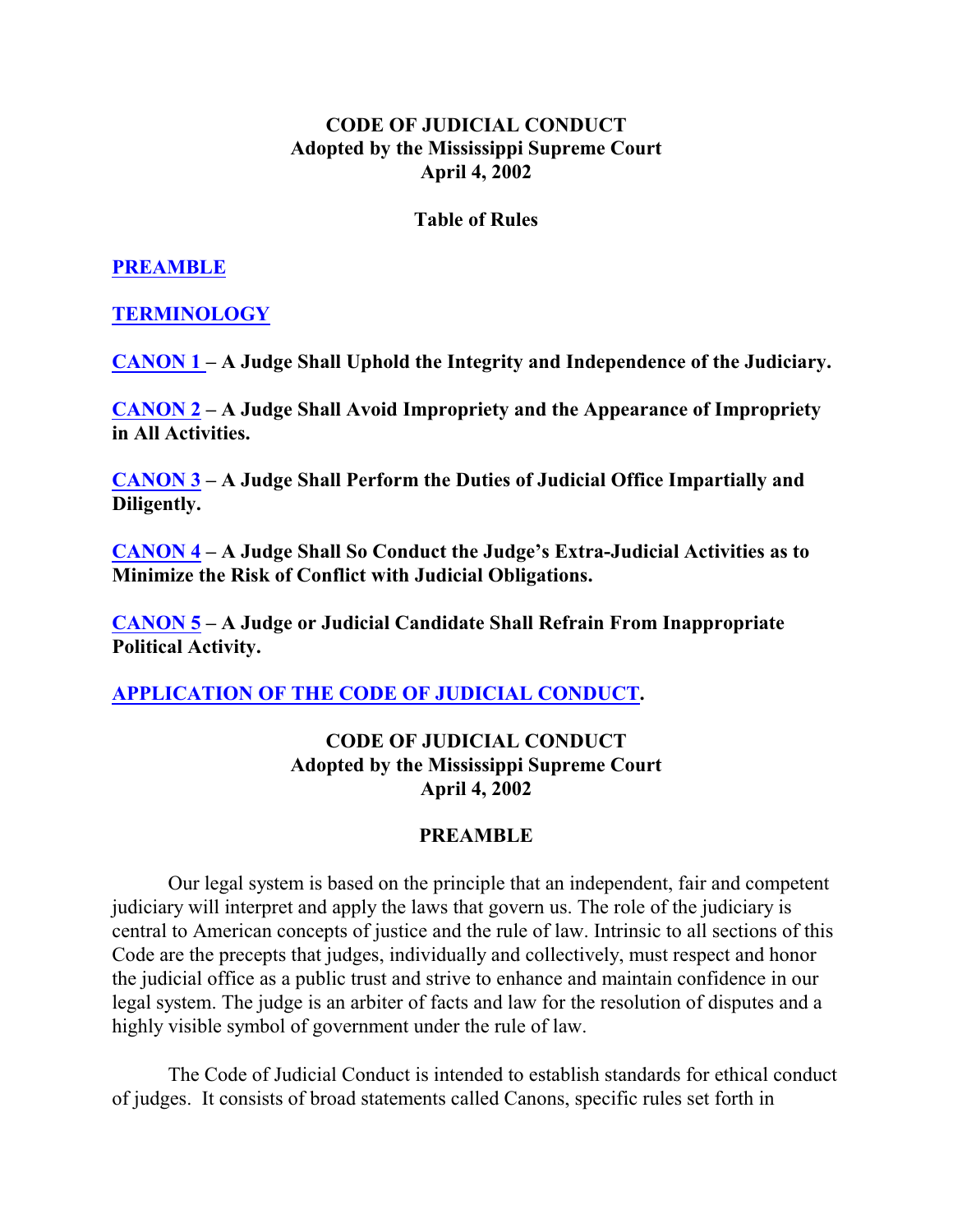Sections under each Canon, a Terminology Section, an Application Section and Commentary. The text of the Canons and the Sections, including the Terminology and Application Sections, is authoritative. The Commentary, by explanation and example, provides guidance with respect to the purpose and meaning of the Canons and Sections. The Commentary is not intended as a statement of additional rules. When the text uses "shall" or "shall not," it is intended to impose binding obligations the violation of which can result in disciplinary action. When "should" or "should not" is used, the text is intended as hortatory and as a statement of what is or is not appropriate conduct but not as a binding rule under which a judge may be disciplined. When "may" is used, it denotes permissible discretion or, depending on the context, it refers to action that is not covered by specific proscriptions. The Canons and Sections are rules of reason. They should be applied consistent with constitutional requirements, statutes, other court rules and decisional law and in the context of all relevant circumstances. The Code is to be construed so as not to impinge on the essential independence of judges in making judicial decisions.

The Code is designed to provide guidance to judges and candidates for judicial office and to provide a structure for regulating conduct through disciplinary agencies. It is not designed or intended as a basis for civil liability or criminal prosecution. Furthermore, the purpose of the Code would be subverted if the Code were invoked by lawyers for mere tactical advantage in a proceeding.

The text of the Canons and Sections is intended to govern conduct of judges and to be binding upon them. It is not intended, however, that every transgression will result in disciplinary action. Whether disciplinary action is appropriate, and the degree of discipline to be imposed, should be determined through a reasonable and reasoned application of the text and should depend on such factors as the seriousness of the transgression, whether there is a pattern of improper activity and the effect of the improper activity on others or on the judicial system.

The Code of Judicial Conduct is not intended as an exhaustive guide for the conduct of judges. They should also be governed in their judicial and personal conduct by general ethical standards. The Code is intended, however, to state basic standards which should govern the conduct of all judges and to provide guidance to assist judges in establishing and maintaining high standards of judicial and personal conduct.

# <span id="page-1-0"></span>**TERMINOLOGY**

"Appropriate authority" denotes the authority with responsibility for initiation of disciplinary process with respect to the violation to be reported. See Sections 3D(1) and 3D(2).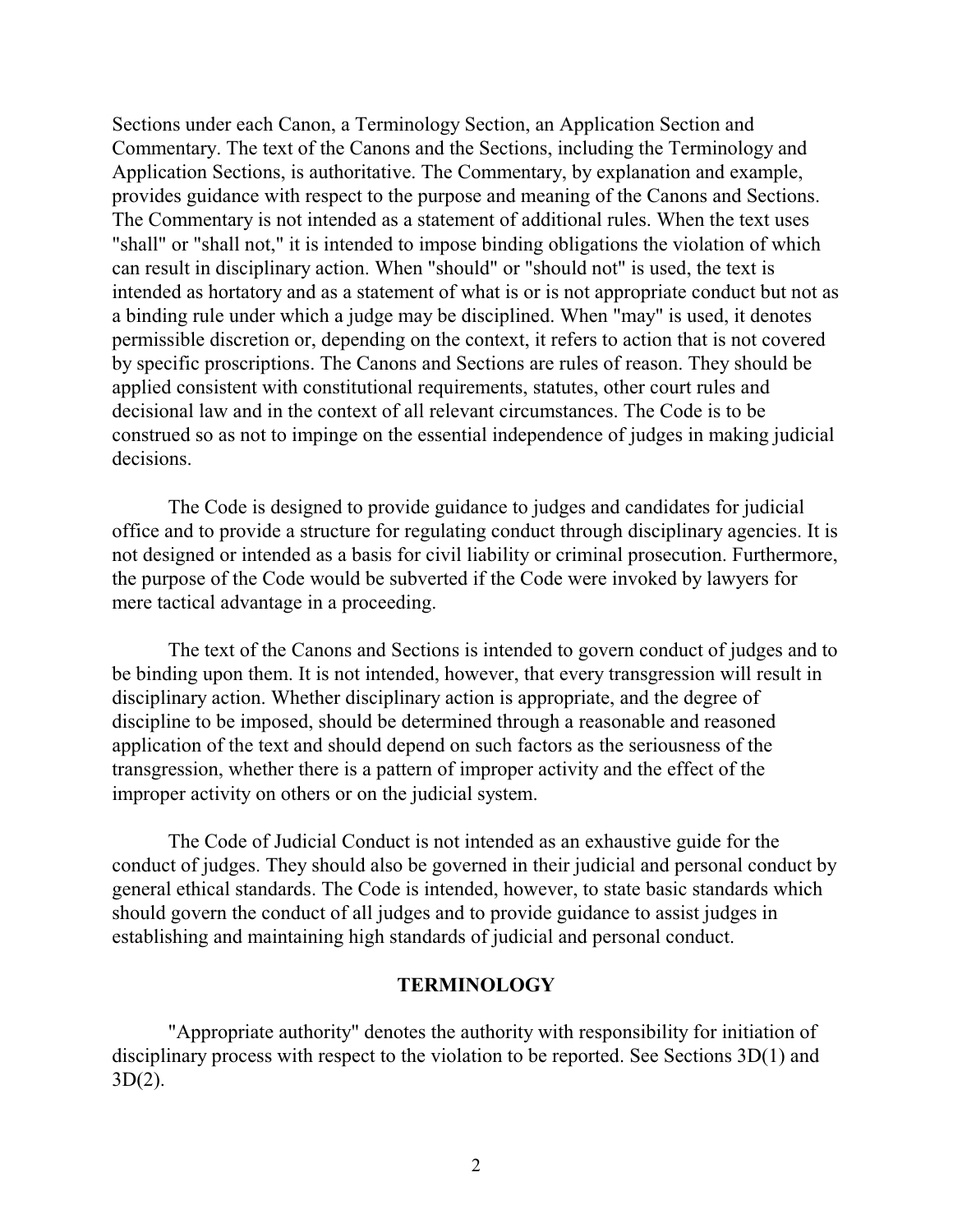"Candidate." A candidate is a person seeking selection for judicial office by election or appointment. Persons become candidates for judicial office as soon as they make public announcements of candidacy, declare or file as candidates with the election or appointment authority, or authorize solicitation or acceptance of contributions or support. The term "candidate" has the same meaning when applied to a judge seeking election or appointment to non-judicial office. See Preamble and Canon 5.

"Court personnel" does not include the lawyers in a proceeding before a judge. See Sections  $3B(7)(c)$  and  $3B(9)$ .

"De minimis" denotes an insignificant interest that could not raise reasonable question as to a judge's impartiality. See Sections  $3E(1)(c)$  and  $3E(1)(d)$ .

"Economic interest" denotes ownership of a more than de minimis legal or equitable interest, or a relationship as officer, director, advisor or other active participant in the affairs of a party, except that:

(i) ownership of an interest in a mutual or common investment fund that holds securities is not an economic interest in such securities unless the judge participates in the management of the fund or a proceeding pending or impending before the judge could substantially affect the value of the interest;

(ii) service by a judge as an officer, director, advisor or other active participant in an educational, religious, charitable, fraternal or civic organization, or service by a judge's spouse, parent or child as an officer, director, advisor or other active participant in any organization does not create an economic interest in securities held by that organization;

(iii) a deposit in a financial institution, the proprietary interest of a policy holder in a mutual insurance company, of a depositor in a mutual savings association or of a member in a credit union, or a similar proprietary interest, is not an economic interest in the organization unless a proceeding pending or impending before the judge could substantially affect the value of the interest;

(iv) ownership of government securities is not an economic interest in the issuer unless a proceeding pending or impending before the judge could substantially affect the value of the securities. See Sections  $3E(1)(c)$ and 3E(2).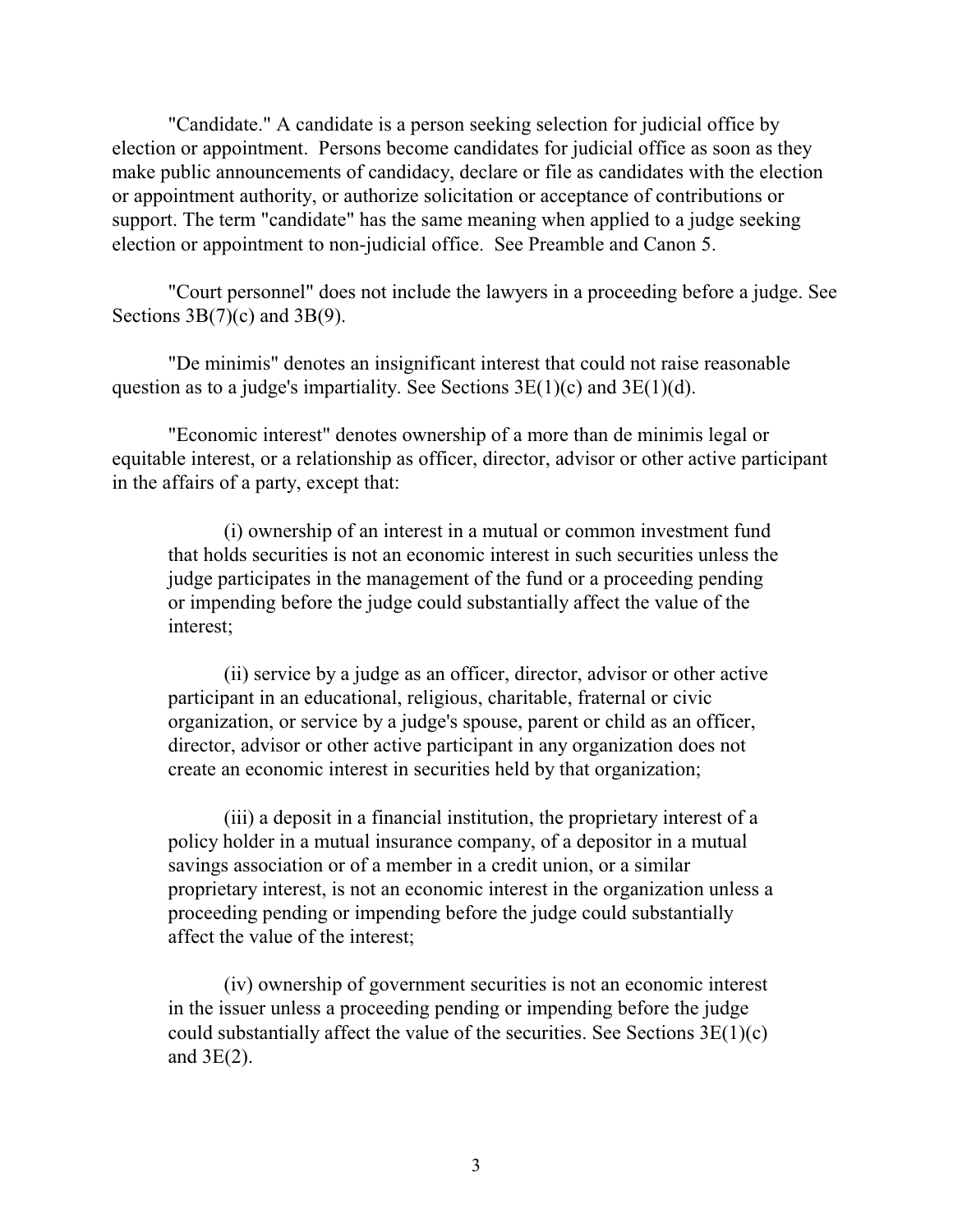"Fiduciary" includes such relationships as executor, administrator, trustee, and guardian. See Sections 3E(3) and 4E.

"Independent persons, committees or organizations" shall mean an individual person or organization not required to report as affiliated with a campaign for judicial office. See Section 5F.

"Knowingly," "knowledge," "known" or "knows" denotes actual knowledge of the fact in question. A person's knowledge may be inferred from circumstances. See Sections 3D, 3E(1), and 5A(3).

"Law" denotes court rules as well as statutes, constitutional provisions and decisional law. See Sections 2A, 3A, 3B(2), 3B(7), 4B, 4C, 4F, 4I, 5A(2), 5A(3), 5B(2), 5C, 5D, and 5F.

"Major donor", for the purposes of Section 3E(2), shall be defined as follows:

(a) If the donor is an individual, "donor" means that individual, the individual's spouse, or the individual's or the individual's spouse's child, mother, father, grandmother, grandfather, grandchild, employee and employee's spouse.

(b) If the donor is an entity other than an individual, "donor" means the entity, its employees, officers, directors, shareholders, partners members, and contributors and the spouse of any of them.

(c) A "major donor" is a donor who or which has, in the judge's most recent election campaign, made a contribution to the judge's campaign of (a) more than \$2,000 if the judge is a justice of the Supreme Court or judge of the Court of Appeals, or (b) more than \$1,000 if the judge is a judge of a court other than the Supreme Court or the Court of Appeals.

(d) The term "contribution to the judge's campaign" shall be the total of all contributions to a judge's campaign and shall be deemed to include all contributions of every kind and type whatsoever, whether in the form of cash, goods, services, or other form of contribution, and whether donated directly to the judge's campaign or donated to any other person or entity for the purpose of supporting the judge's campaign and/or opposing the campaign of the judge's opponent(s). The term "contribution to a judge's campaign" shall also be deemed to include any publication, advertisement or other release of information, or payment therefor, other than a bona fide news item published by existing news media, which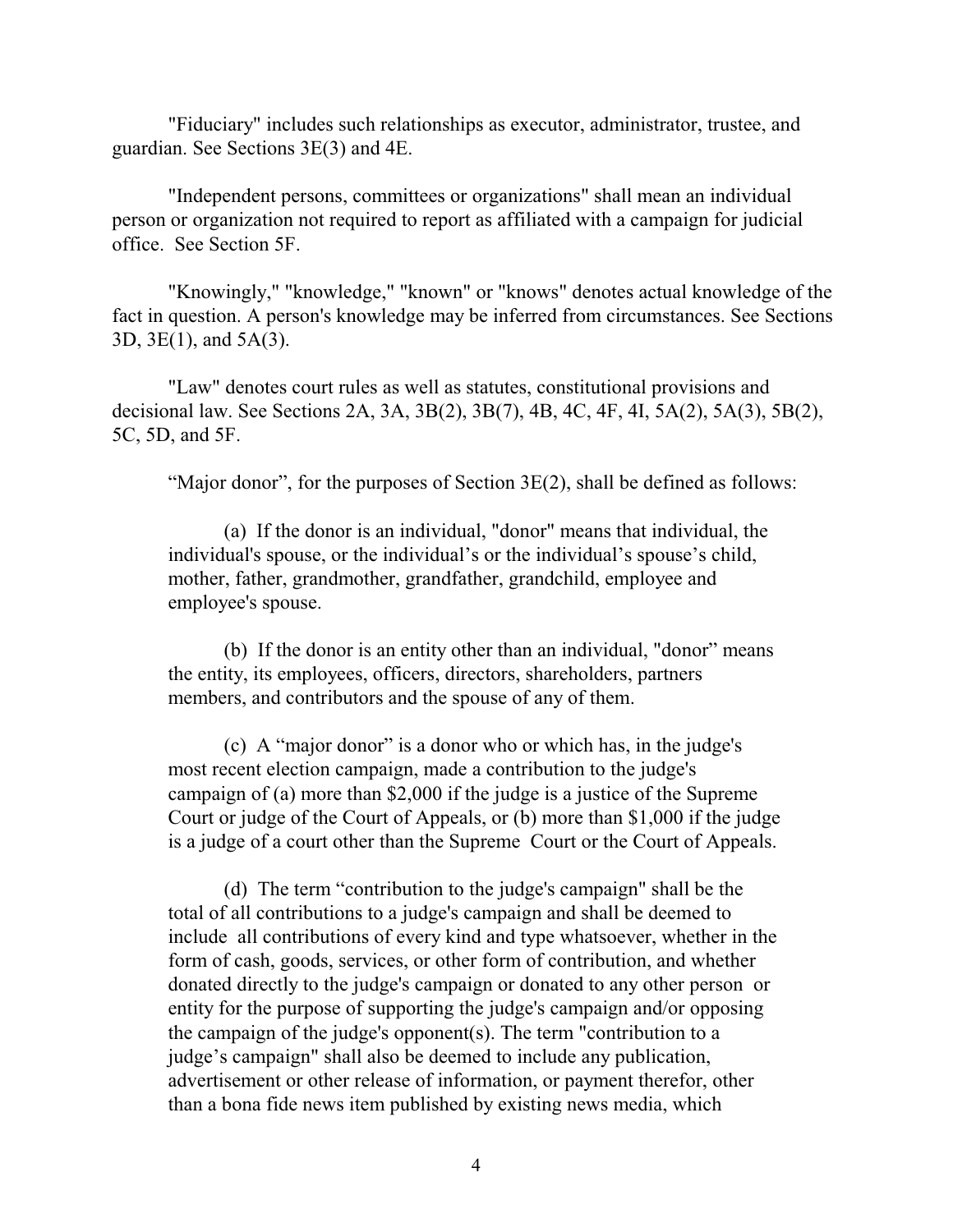contains favorable information about the judge or which contains unfavorable information about the judge's opponent(s).

"Member of the candidate's family" denotes a spouse, child, grandchild, parent, grandparent, siblings, or other relative or person with whom the candidate maintains a close familial relationship. See Section 5A(3)(a).

"Member of the judge's family" denotes a spouse, child, grandchild, parent, grandparent, siblings, or other relative or person with whom the judge maintains a close familial relationship. See Sections 4D, 4E and 4G.

"Member of the judge's family residing in the judge's household" denotes any relative of a judge by blood or marriage, or a person treated by a judge as a member of the judge's family, who resides in the judge's household. See Sections 3E(1) and 4D.

"Nonpublic information" denotes information that, by law, is not available to the public. Nonpublic information may include but is not limited to: information that is sealed by statute or court order, impounded or communicated in camera; and information offered in grand jury proceedings, presentencing reports, dependency cases or psychiatric reports. See Sections 3B(11) and 4D(4).

"Part-time judge" denotes a judge who serves for an extended, fixed term, but is allowed to practice law or any other profession or occupation. The term does not apply to magistrates, court commissioners, special masters or referees.

"Political organization" denotes a political party or other group, the principal purpose of which is to further the election or appointment of candidates to political office. See Sections 5A(1).

"Public election." This term includes primary and general elections; it includes partisan elections and nonpartisan elections. See Section 5C.

"Require." The rules prescribing that a judge "require" certain conduct of others are, like all of the rules in this Code, rules of reason. The use of the term "require" in that context means a judge is to exercise reasonable direction and control over the conduct of those persons subject to the judge's direction and control. See Sections 3B(3), 3B(4), 3B(5), 3B(6), 3B(9) and 3C(2).

"Special judge" denotes a judge, including a retired judge, other than one who is serving to fill the unexpired term of a regularly elected or appointed judge who has vacated the office, who serves by appointment for a limited period or in a particular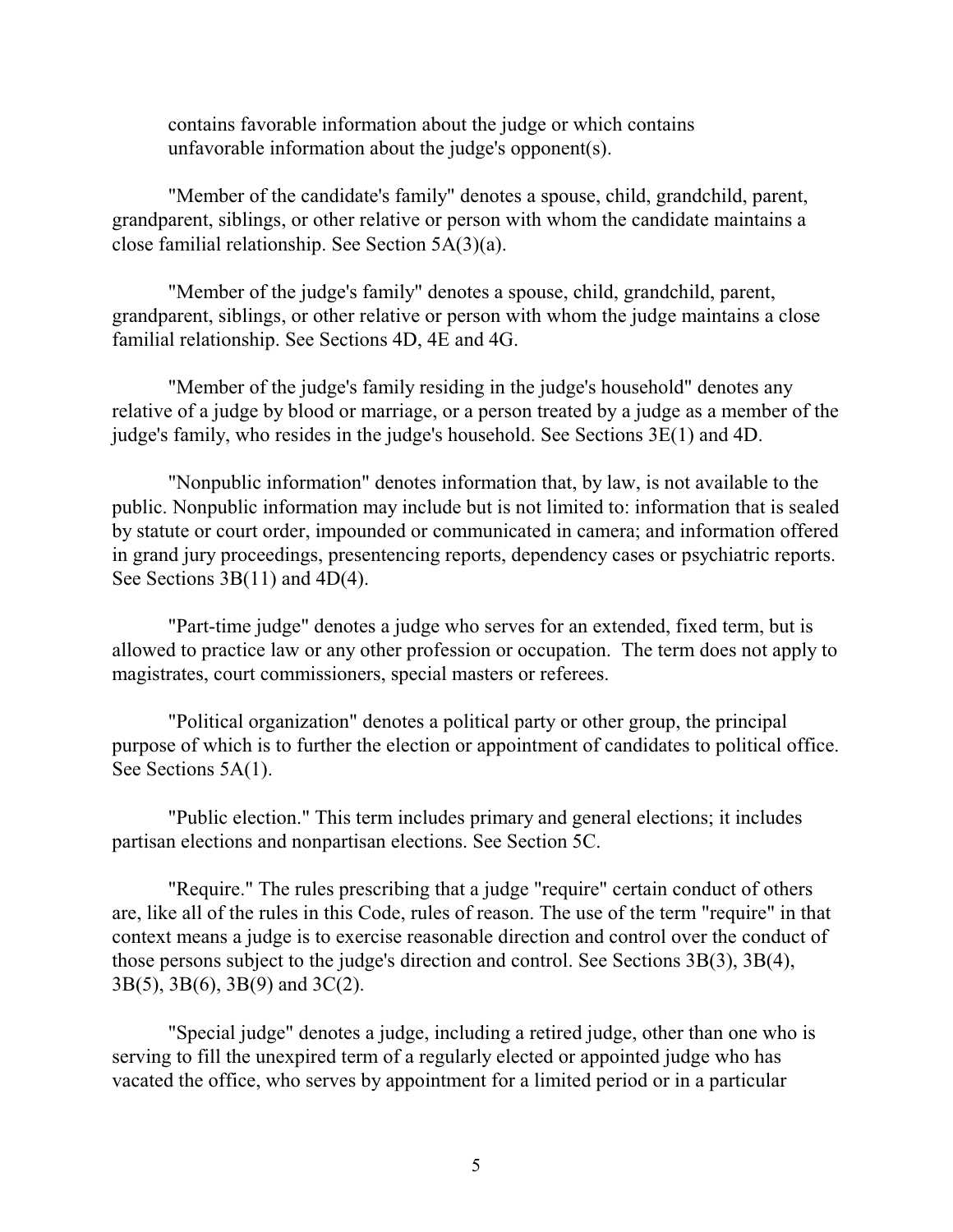matter due to the unwillingness or inability of a sitting judge to hear a case or attend court, or who is appointed on an emergency basis.

"Third degree of relationship." The following persons are relatives within the third degree of relationship: great-grandparent, grandparent, parent, uncle, aunt, brother, sister, child, grandchild, great-grandchild, nephew or niece. See Section 3E(1)(d).

### *Commentary*

*In defining "members of the candidate's family" and "members of the judge's family" siblings of the candidate and judge are included. The phrase "major donor" is also included. Likewise, no reference is made to retention elections. In these respects, this section differs from the ABA Model Code of Judicial Conduct.* 

*The ABA Model Code defines "continuing part-time judge," "periodic part-time judge," and "pro tempore part-time judge." Also, in the Application Section, the ABA model refers to "retired judge subject to recall." In the adaption of the model for Mississippi application, these are reduced to "part-time judge," and "special judge," which covers non-standard positions subject to special treatment. See Application Section.*

## <span id="page-5-0"></span>**CANON 1**

## **A Judge Shall Uphold the Integrity and Independence of the Judiciary**

**An independent and honorable judiciary is indispensable to justice in our society. A judge should participate in establishing, maintaining, and enforcing high standards of conduct, and shall personally observe those standards so that the integrity and independence of the judiciary will be preserved. The provisions of this Code should be construed and applied to further that objective.**

#### *Commentary*

*Deference to the judgments and rulings of courts depends upon public confidence in the integrity and independence of judges. The integrity and independence of judges depends in turn upon their acting without fear or favor. Although judges should be independent, they must comply with the law, including the provisions of this Code. Public confidence in the impartiality of the judiciary is maintained by the adherence of each judge to this responsibility. Conversely, violation of this Code diminishes public confidence in the judiciary and thereby does injury to the system of government under law.*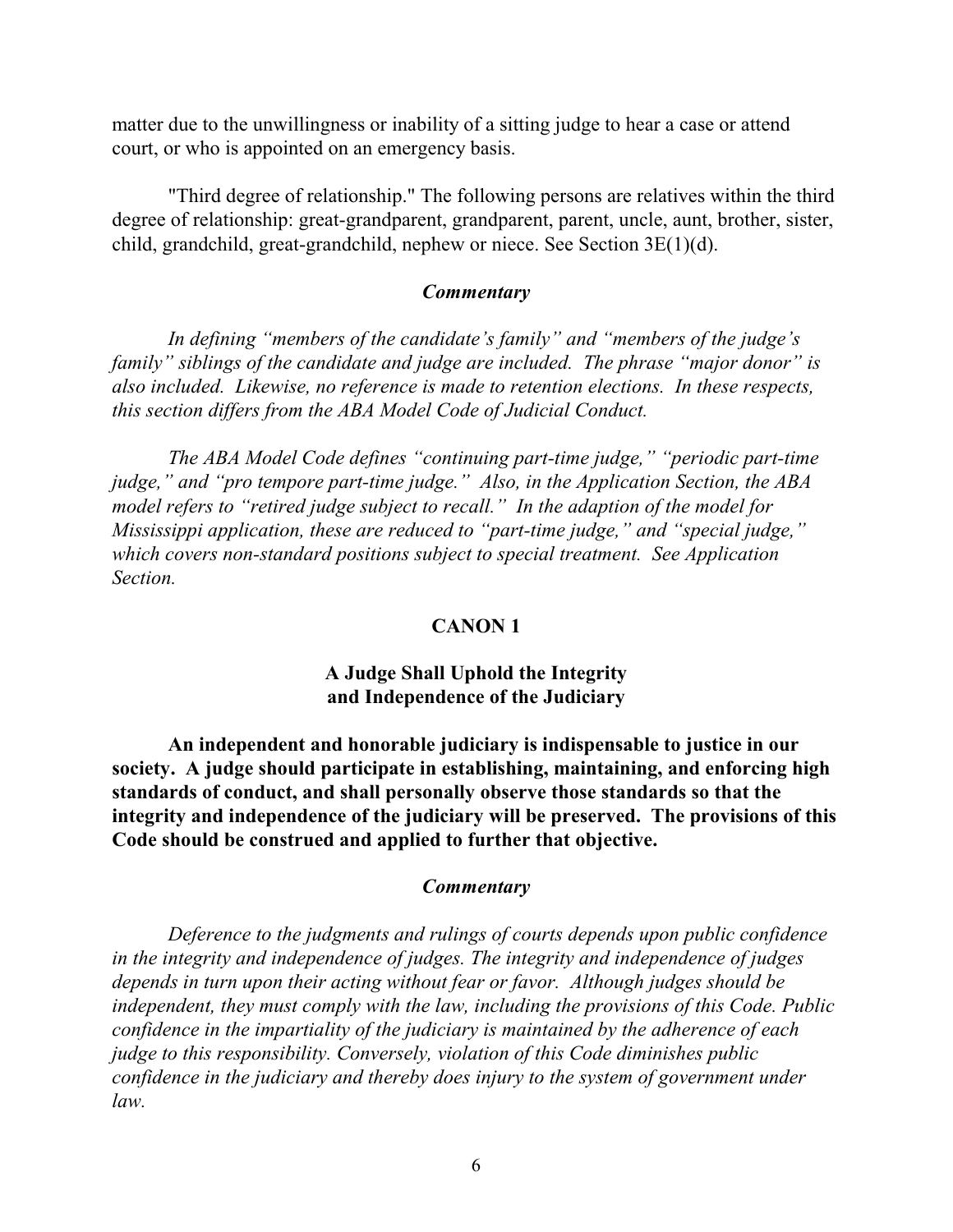### <span id="page-6-0"></span>**CANON 2**

# **A Judge Shall Avoid Impropriety and the Appearance of Impropriety in All Activities**

**A. A judge shall respect and comply with the law and shall act at all times in a manner that promotes public confidence in the integrity and impartiality of the judiciary.**

#### *Commentary*

*Public confidence in the judiciary is eroded by irresponsible or improper conduct by judges. A judge must avoid all impropriety and appearance of impropriety. A judge must expect to be the subject of constant public scrutiny. A judge must therefore accept restrictions on the judge's conduct that might be viewed as burdensome by the ordinary citizen and should do so freely and willingly.*

*The prohibition against behaving with impropriety or the appearance of impropriety applies to both the professional and personal conduct of a judge. Because it is not practicable to list all prohibited acts, the proscription is necessarily cast in general terms that extend to conduct by judges that is harmful although not specifically mentioned in the Code. Actual improprieties under this standard include violations of law, court rules or other specific provisions of this Code. The test for appearance of impropriety is whether, based on the conduct, the judge's impartiality might be questioned by a reasonable person knowing all the circumstances.*

*See also Commentary under Section 2C.*

**B. Judges shall not allow their family, social, or other relationships to influence the judges' judicial conduct or judgment. Judges shall not lend the prestige of their offices to advance the private interests of the judges or others; nor shall judges convey or permit others to convey the impression that they are in a special position to influence the judges. Judges shall not testify voluntarily as character witnesses.**

#### *Commentary*

*Maintaining the prestige of judicial office is essential to a system of government in which the judiciary functions independently of the executive and legislative branches. Respect for the judicial office facilitates the orderly conduct of legitimate judicial functions. Judges should distinguish between proper and improper use of the prestige of*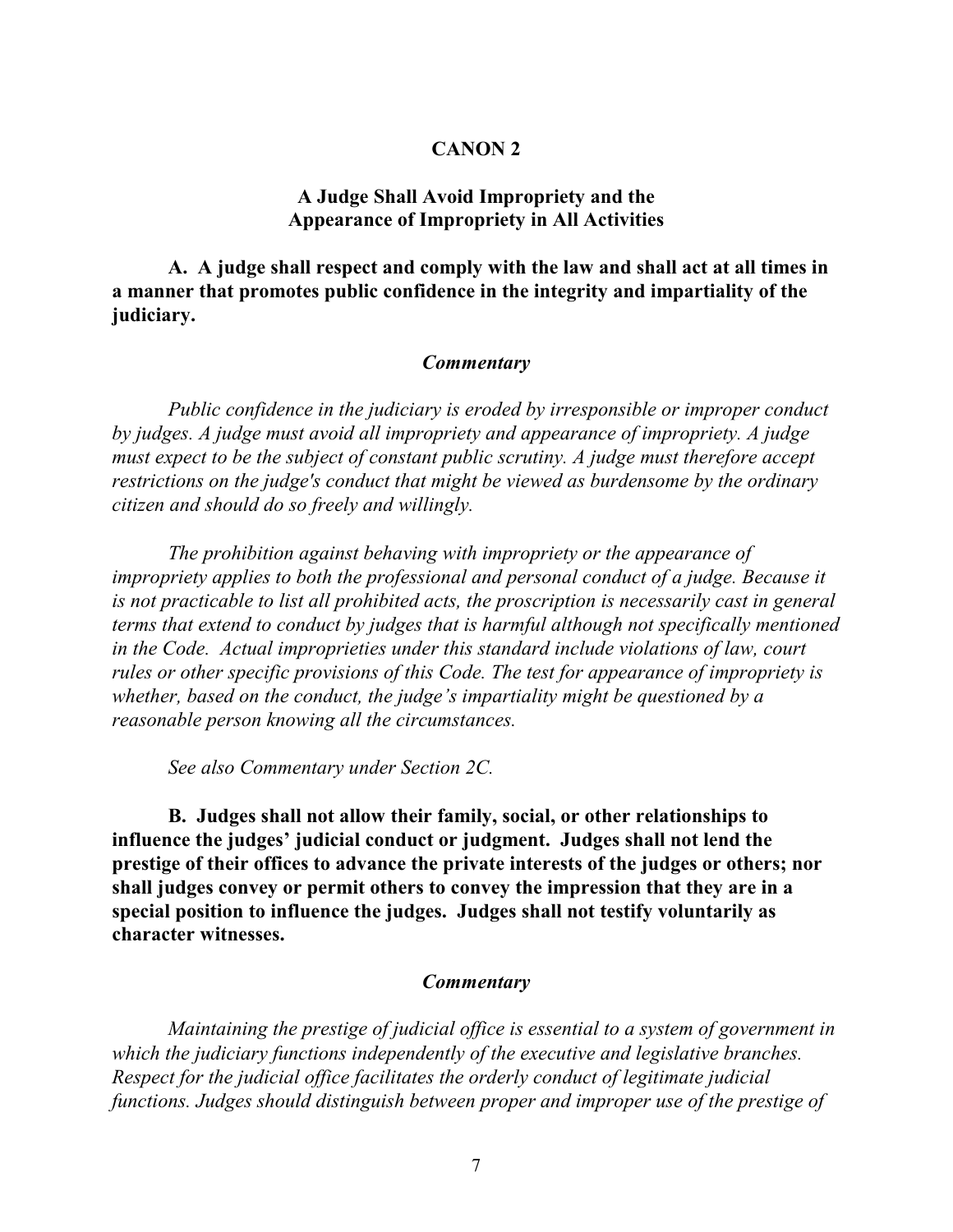*office in all of their activities. For example, it would be improper for judges to allude to their judgeships to gain a personal advantage such as deferential treatment when stopped by a police officer for a traffic offense. Similarly, judicial letterhead must not be used for conducting a judge's personal business.*

*A judge must avoid lending the prestige of judicial office for the advancement of the private interests of others. For example, a judge must not use the judge's judicial position to gain advantage in a civil suit involving a member of the judge's family. In contracts for publication of a judge's writings, a judge should retain control over the advertising to avoid exploitation of the judge's office.* 

*Although a judge should be sensitive to possible abuse of the prestige of office, a judge may, based on the judge's personal knowledge, serve as a reference or provide a letter of recommendation. However, a judge must not initiate the communication of information to a sentencing judge or a probation or corrections officer but may provide to such persons information for the record in response to a formal request.*

*Judges may participate in the process of judicial selection by cooperating with appointing authorities and screening committees seeking names for consideration, and by responding to official inquiries concerning a person being considered for a judgeship. See also Canon 5 regarding use of a judge's name in political activities.*

*A judge must not testify voluntarily as a character witness because to do so may lend the prestige of the judicial office in support of the party for whom the judge testifies. Moreover, when a judge testifies as a witness, a lawyer who regularly appears before the judge may be placed in the awkward position of cross-examining the judge. A judge may, however, testify when properly summoned. Except in unusual circumstances where the demands of justice require, a judge should discourage a party from requiring the judge to testify as a character witness.*

# **C. A judge shall not hold membership in any organization that practices invidious discrimination on the basis of race, gender, religion or national origin.**

# *Commentary*

*Membership of a judge in an organization that practices invidious discrimination gives rise to perceptions that the judge's impartiality is impaired. Section 2C refers to the current practices of the organization. Whether an organization practices invidious discrimination is often a complex question to which judges should be sensitive. The answer cannot be determined from a mere examination of an organization's current membership rolls but rather depends on how the organization selects members and other relevant factors, such as that the organization is dedicated to the preservation of*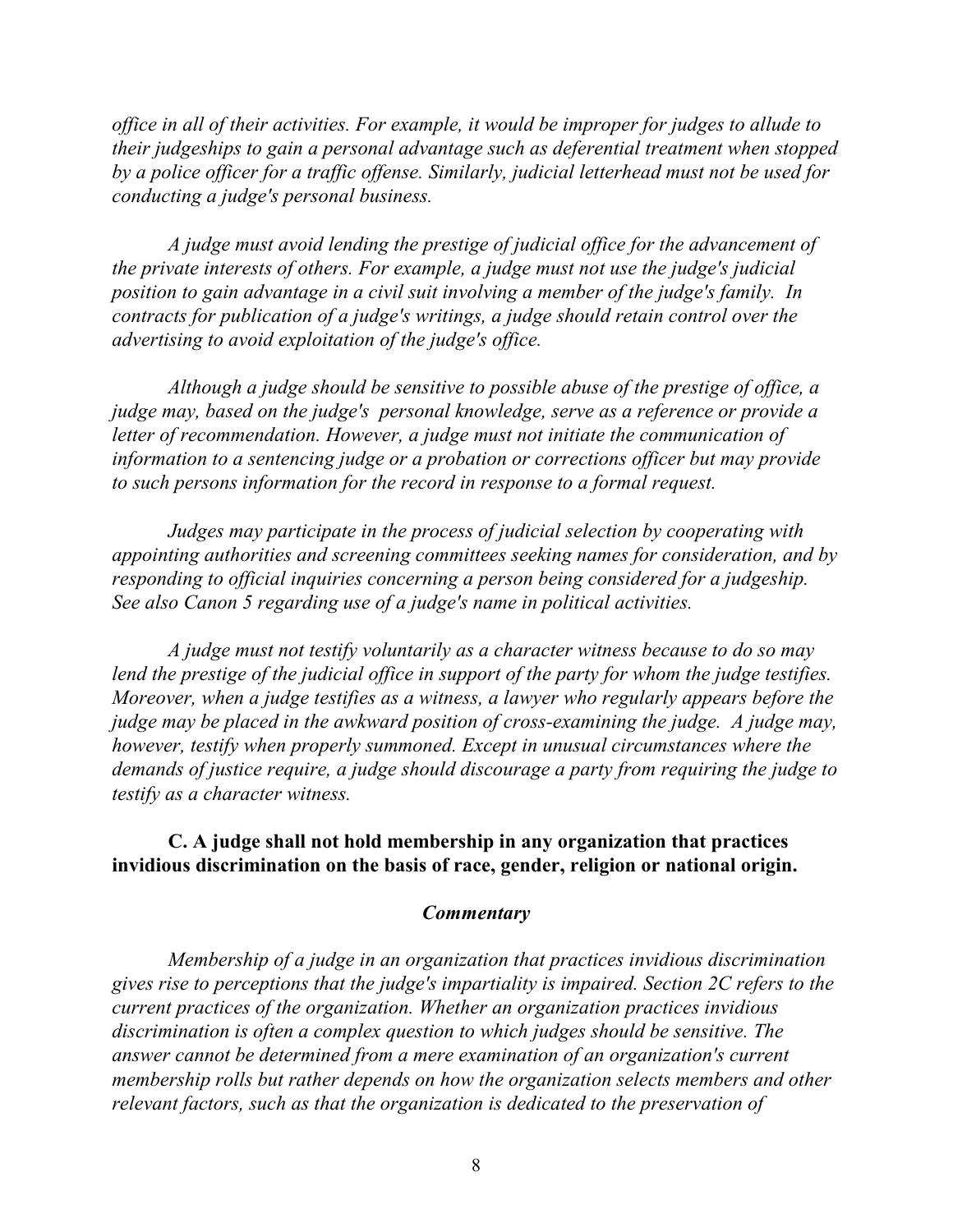*religious, ethnic or cultural values of legitimate common interest to its members, or that it is in fact and effect an intimate, purely private organization whose membership limitations could not be constitutionally prohibited. Absent such factors, an organization is generally said to discriminate invidiously if it arbitrarily excludes from membership on the basis of race, religion, gender or national origin persons who would otherwise be admitted to membership. See New York State Club Ass'n. v. City of New York, U.S. , 108 S.Ct. 2225, 101 L.Ed.2d 1 (1988); Board of Directors of Rotary International v. Rotary Club of Duarte, 481 U.S. 537, 107 S.Ct. 1940, 95 L.Ed.2d 474 (1987); Roberts v. United States Jaycees, 468 U.S. 609, 104 S.Ct. 3244, 82 L.Ed.2d 462 (1984).*

*Although Section 2C relates only to membership in organizations that invidiously discriminate on the basis of race, gender, religion or national origin, a judge's membership in an organization that engages in any discriminatory membership practices prohibited by the law of the jurisdiction also violates Canon 2 and Section 2A and gives the appearance of impropriety. In addition, it would be a violation of Canon 2 and Section 2A for a judge to arrange a meeting at a club that the judge knows practices invidious discrimination on the basis of race, gender, religion or national origin in its membership or other policies, or for the judge to regularly use such a club. Moreover, public manifestation by a judge of the judge's knowing approval of invidious discrimination on any basis gives the appearance of impropriety under Canon 2 and diminishes public confidence in the integrity and impartiality of the judiciary, in violation of Section 2A.*

*When a person who is a judge on the date this Code becomes effective learns that an organization to which the judge belongs engages in invidious discrimination that would preclude membership under Section 2C or under Canon 2 and Section 2A, the judge is permitted, in lieu of resigning, to make immediate efforts to have the organization discontinue its invidiously discriminatory practices, but is required to suspend participation in any other activities of the organization. If the organization fails to discontinue its invidiously discriminatory practices as promptly as possible (and in all events within a year of the judge's first learning of the practices), the judge is required to resign immediately from the organization.*

### <span id="page-8-0"></span>**CANON 3**

# **A Judge Shall Perform the Duties of Judicial Office Impartially and Diligently**

**A. Judicial Duties in General. The judicial duties of judges take precedence over all their other activities. The judges' judicial duties include all the duties of their office prescribed by law. In the performance of these duties, the following standards apply:**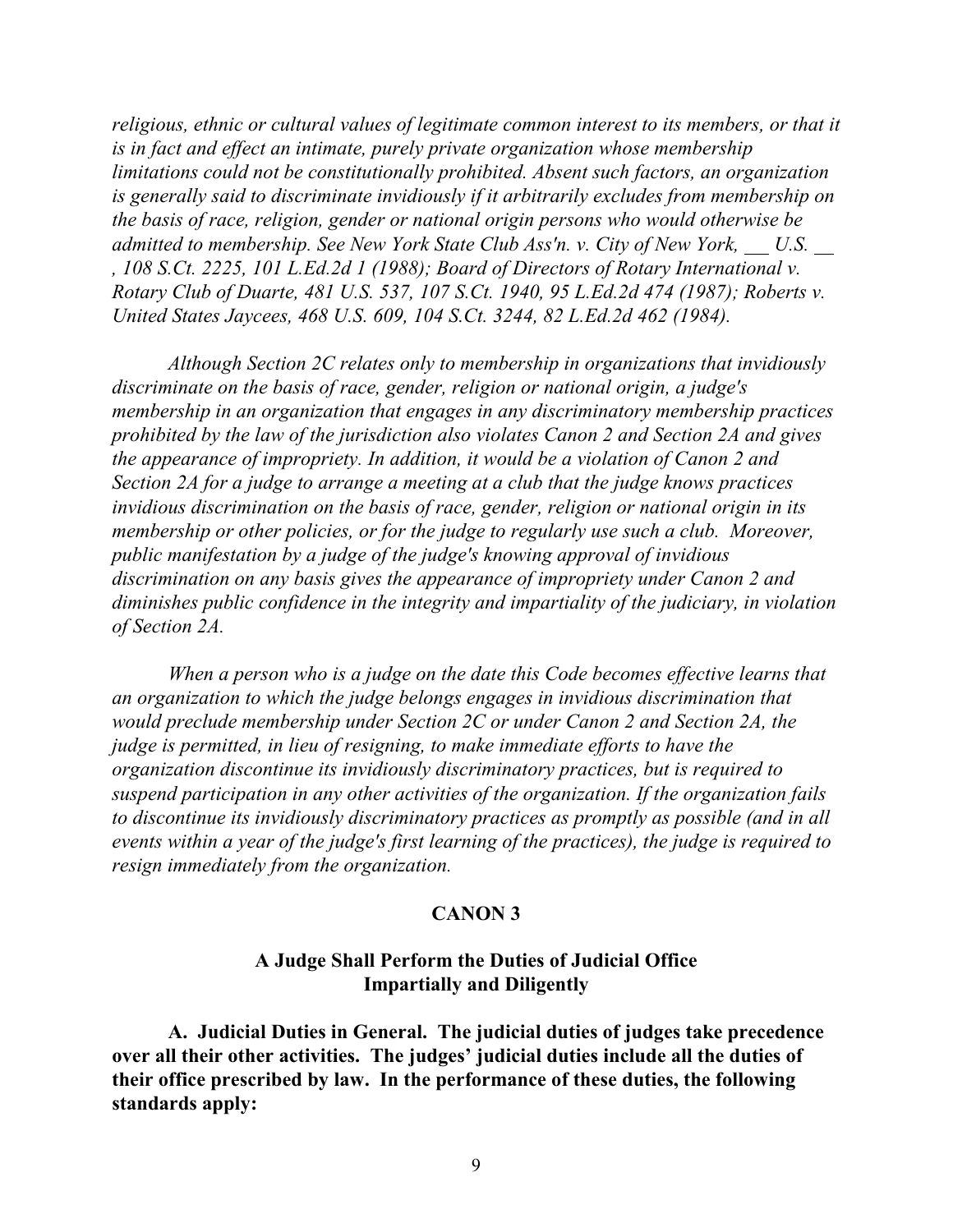**B. Adjudicative Responsibilities.**

**(1) A judge shall hear and decide all assigned matters within the judge's jurisdiction except those in which disqualification is required.**

**(2) A judge shall be faithful to the law and maintain professional competence in it. A judge shall not be swayed by partisan interests, public clamor, or fear of criticism.**

**(3) A judge shall require order and decorum in proceedings before the judge.**

**(4) Judges shall be patient, dignified, and courteous to litigants, jurors, witnesses, lawyers, and others with whom they deal in their official capacities, and shall require similar conduct of lawyers, and of their staffs, court officials, and others subject to their direction and control.**

## *Commentary*

*The duty to hear all proceedings fairly and with patience is not inconsistent with the duty to dispose promptly of the business of the court. Courts can be efficient and business like while being patient and deliberate.*

**(5) A judge shall perform judicial duties without bias or prejudice. A judge shall not, in the performance of judicial duties, by words or conduct manifest bias or prejudice, including but not limited to bias or prejudice based upon race, gender, religion, national origin, disability, age, sexual orientation or socioeconomic status, and shall not permit staff, court officials and others subject to the judge's direction and control to do so. A judge shall refrain from speech, gestures or other conduct that could reasonably be perceived as sexual harassment and shall require the same standard of conduct of others subject to the judge's direction and control.**

### *Commentary*

*A judge must perform judicial duties impartially and fairly. A judge who manifests bias on any basis in a proceeding impairs the fairness of the proceeding and brings the judiciary into disrepute. Facial expression and body language, in addition to oral communication, can give to parties or lawyers in the proceeding, jurors, the media and others an appearance of judicial bias. A judge must be alert to avoid behavior that may be perceived as prejudicial.*

**(6) A judge shall require lawyers in proceedings before the judge to refrain from manifesting, by words or conduct, bias or prejudice based upon race, gender, religion, national origin, disability, age, sexual orientation or socioeconomic status,**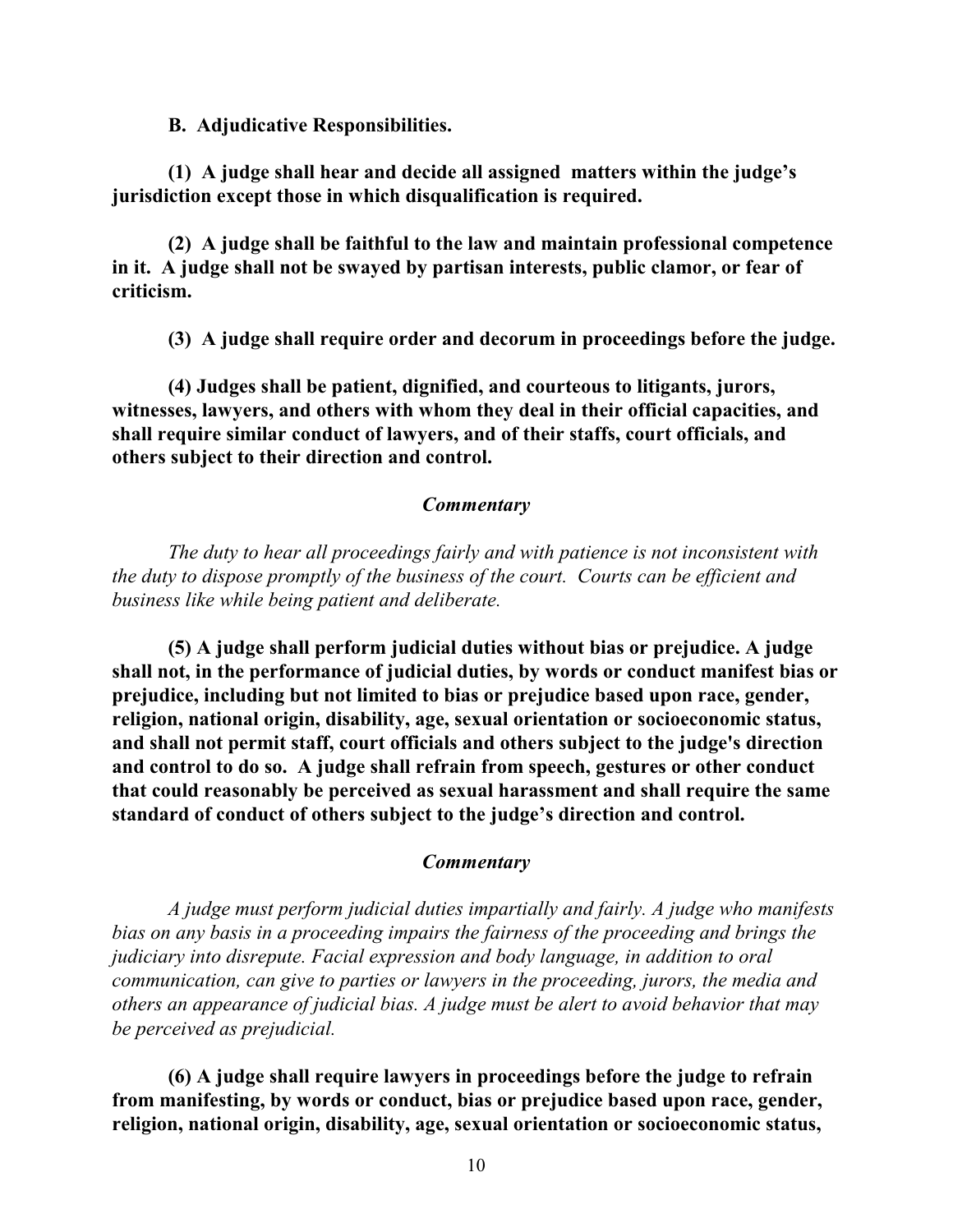**against parties, witnesses, counsel or others. This Section 3B(6) does not preclude legitimate advocacy when race, gender, religion, national origin, disability, age, sexual orientation or socioeconomic status, or other similar factors, are issues in the proceeding.**

**(7) A judge shall accord to all who are legally interested in a proceeding, or their lawyers, the right to be heard according to law. A judge shall not initiate, permit, or consider ex parte communications, or consider other communications made to the judge outside the presence of the parties concerning a pending or impending proceeding except that:**

**(a) where circumstances require, ex parte communications for scheduling, administrative purposes or emergencies that do not deal with substantive matters or issues on the merits are authorized: provided:**

**(i) the judge reasonably believes that no party will gain a procedural or tactical advantage as a result of the ex parte communication, and** 

**(ii) the judge makes provision promptly to notify all other parties of the substance of the ex parte communication and allows an opportunity to respond.**

**(b) Judges may obtain the advice of a disinterested expert on the law applicable to a proceeding before them if the judges give notice to the parties of the person consulted and the substance of the advice, and afford the parties reasonable opportunity to respond.**

**(c) A judge may consult with court personnel whose function is to aid the judge in carrying out the judge's adjudicative responsibilities or with other judges.**

**(d) A judge may, with the consent of the parties, confer separately with the parties and their lawyers in an effort to mediate or settle matters pending before the judge.**

**(e) A judge may initiate or consider any ex parte communications when expressly authorized by law to do so.**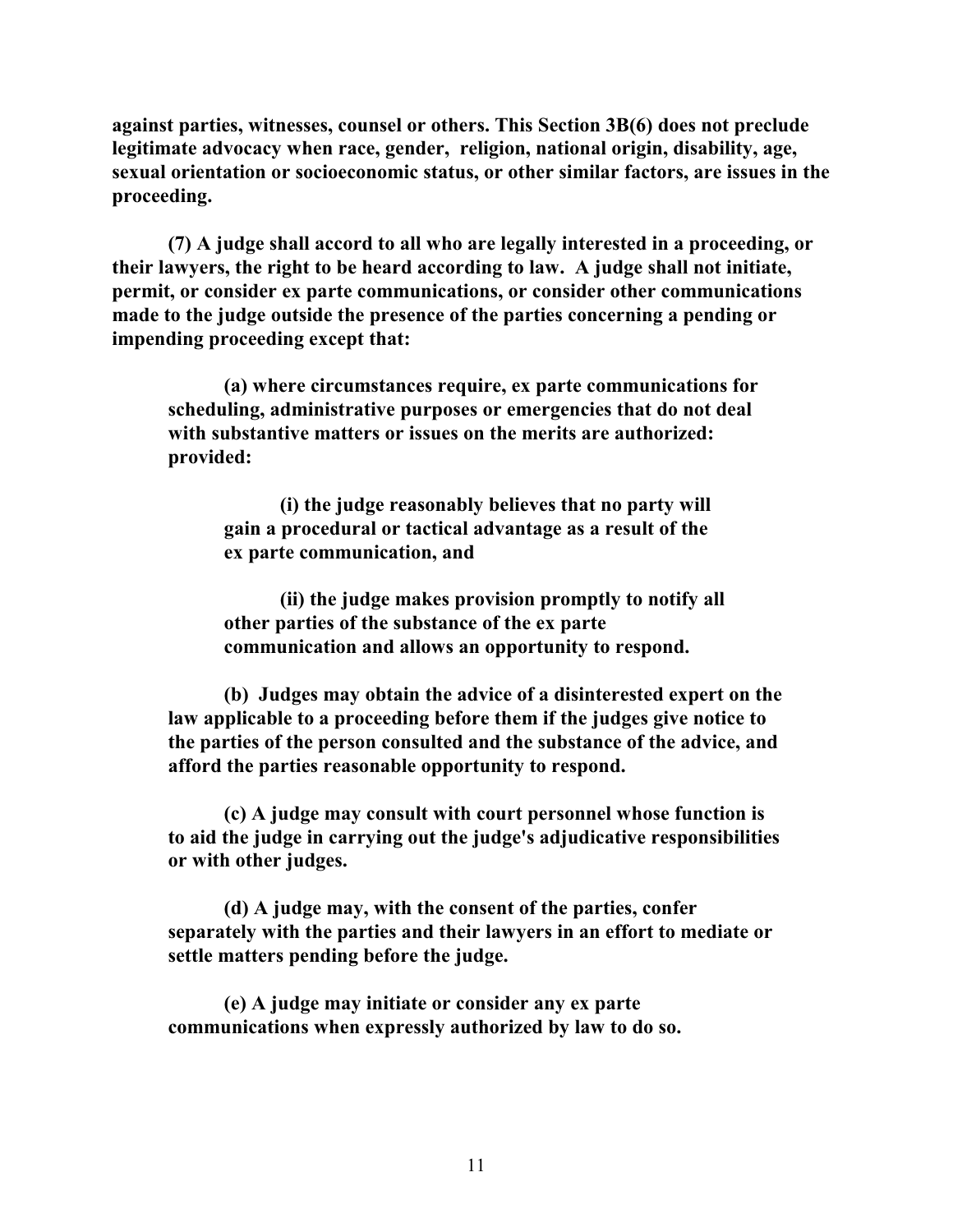*Commentary*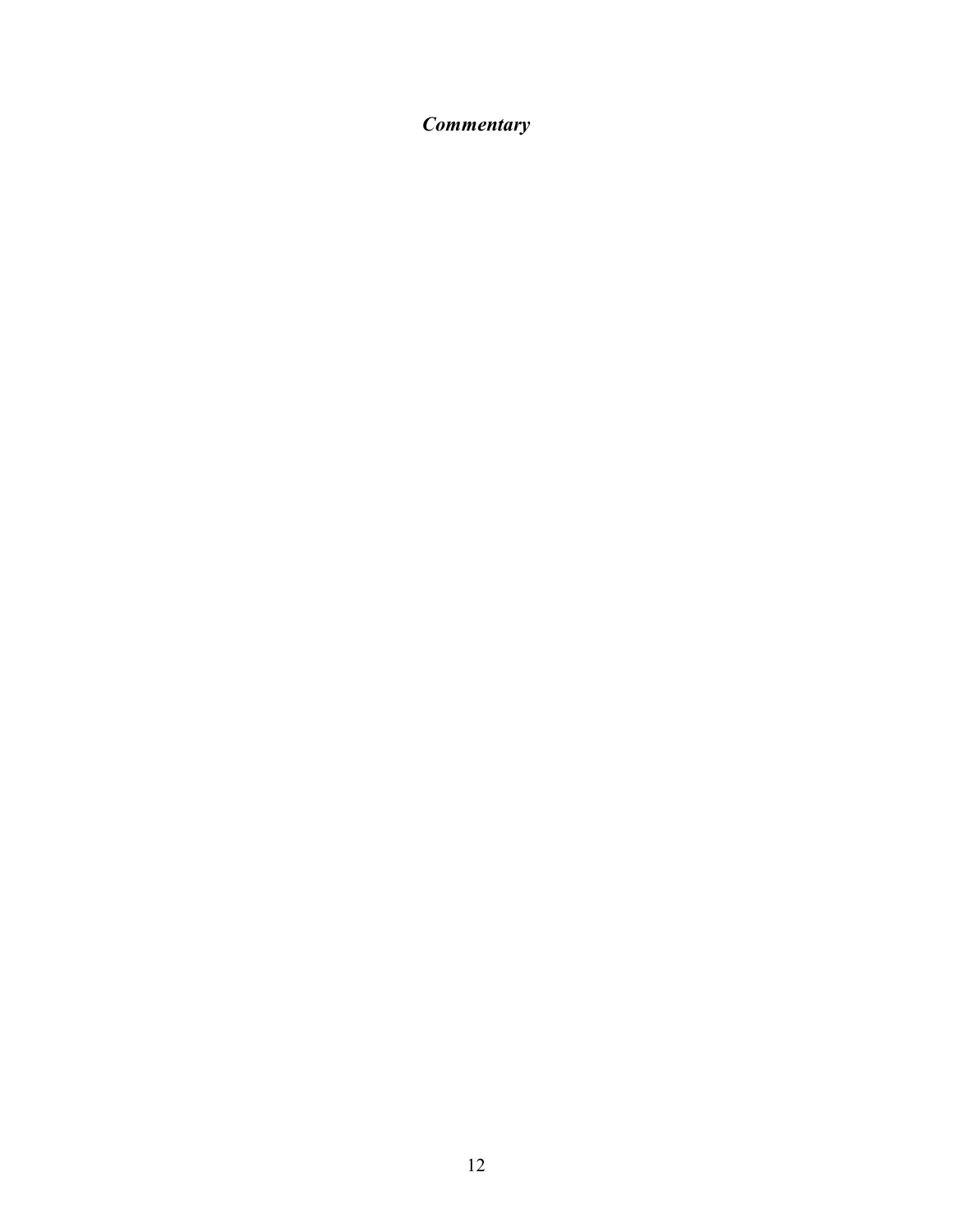*The proscription against communications concerning a proceeding includes communications from lawyers, law teachers, and other persons who are not participants in the proceeding, except to the limited extent permitted. To the extent reasonably possible, all parties or their lawyers shall be included in communications with a judge. Whenever presence of a party or notice to a party is required by Section 3B(7), it is the party's lawyer, or if the party is unrepresented, the party, who is to be present or to whom notice is to be given.*

*An appropriate and often desirable procedure for a court to obtain the advice of a disinterested expert on legal issues is to invite the expert to file a brief amicus curiae.*

*Certain ex parte communication is approved by Section 3B(7) to facilitate scheduling and other administrative purposes and to accommodate emergencies. In general, however, a judge must discourage ex parte communication and allow it only if all the criteria stated in Section 3B(7) are clearly met. A judge must disclose to all parties all ex parte communications described in Sections 3B(7)(a) and 3B(7)(b) regarding a proceeding pending or impending before the judge. A judge must not independently investigate facts in a case and must consider only the evidence presented.*

*A judge may request a party to submit proposed findings of fact and conclusions of law, so long as the other parties are apprized of the request and are given an opportunity to respond to the proposed findings and conclusions.*

*A judge must make reasonable efforts, including the provision of appropriate supervision, to ensure that Section 3B(7) is not violated through law clerks or other personnel on the judge's staff.*

*If communication between the trial judge and the appellate court with respect to a proceeding is permitted, a copy of any written communication or the substance of any oral communication should be provided to all parties.*

**(8) A judge shall dispose of all judicial matters promptly, efficiently and fairly.**

### *Commentary*

*In disposing of matters promptly, efficiently and fairly, a judge must demonstrate due regard for the rights of the parties to be heard and to have issues resolved without unnecessary cost or delay. Containing costs while preserving fundamental rights of parties also protects the interests of witnesses and the general public. A judge should monitor and supervise cases so as to reduce or eliminate dilatory practices, avoidable delays and unnecessary costs. A judge should encourage and seek to facilitate settlement,*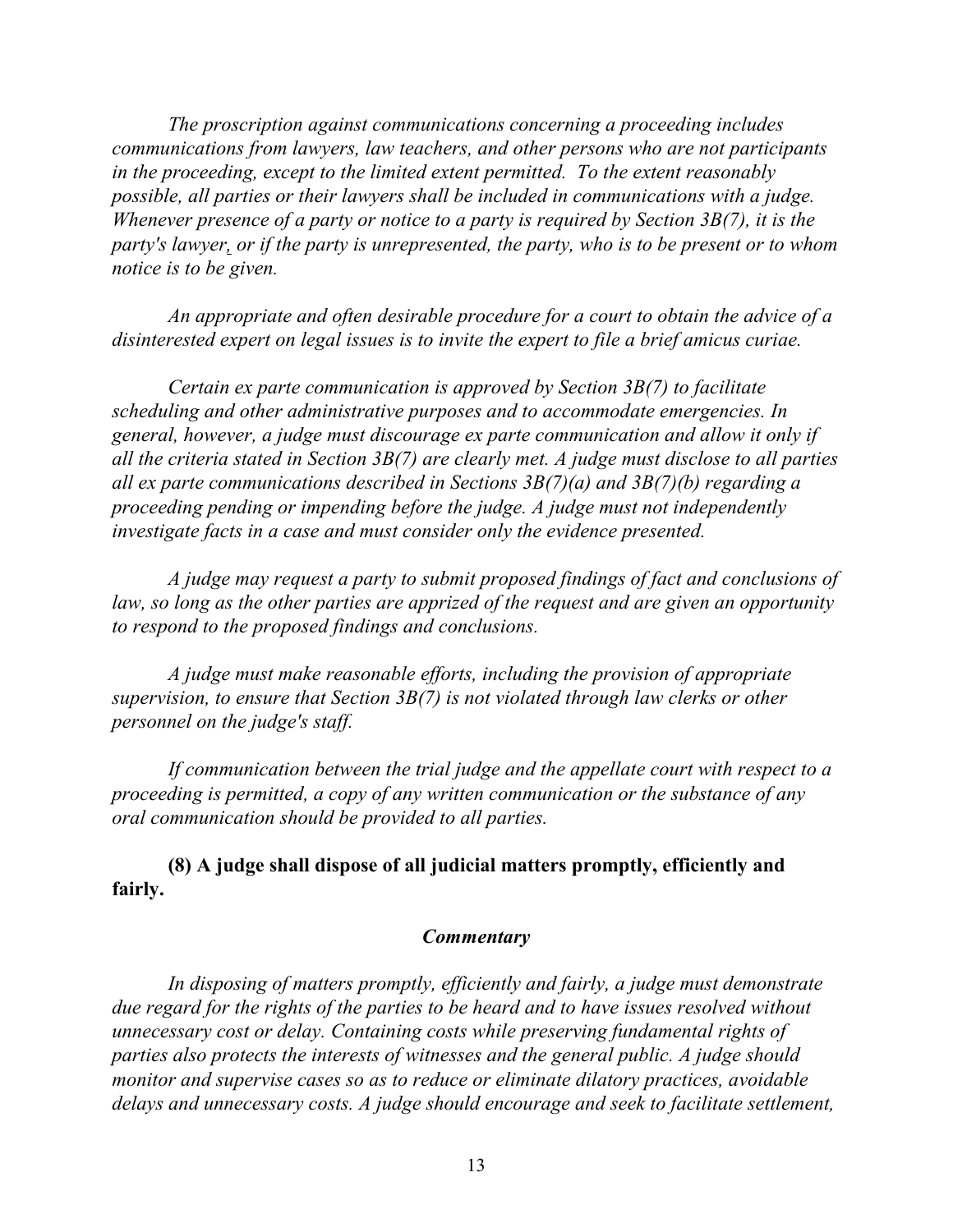*but parties should not feel coerced into surrendering the right to have their controversy resolved by the courts.*

*Prompt disposition of the court's business requires a judge to devote adequate time to judicial duties, to be punctual in attending court and expeditious in determining matters under submission, and to insist that court officials, litigants and their lawyers cooperate with the judge to that end.*

**(9) A judge shall not, while a proceeding is pending or impending in any court, make any public comment that might reasonably be expected to affect its outcome or impair its fairness or make any nonpublic comment that might substantially interfere with a fair trial or hearing. The judge shall require similar abstention on the part of court personnel subject to the judge's direction and control. This Section does not prohibit judges from making public statements in the course of their official duties or from explaining for public information the procedures of the court. This Section does not apply to proceedings in which the judge is a litigant in a personal capacity.**

### *Commentary*

*The requirement that judges abstain from public comment regarding a pending or impending proceeding continues during any appellate process and until final disposition. This Section does not prohibit a judge from commenting on proceedings in which the judge is a litigant in a personal capacity, but in cases such as a writ of mandamus where the judge is a litigant in an official capacity, the judge must not comment publicly. The conduct of lawyers relating to trial publicity is governed by Rule 3.6 of the Rules of Professional Conduct.*

**(10) A judge shall not commend or criticize jurors for their verdict other than in a court order or opinion in a proceeding, but may express appreciation to jurors for their service to the judicial system and the community.**

### *Commentary*

*Commending or criticizing jurors for their verdict may imply a judicial expectation in future cases and may impair a juror's ability to be fair and impartial in a subsequent case*.

**(11) A judge shall not disclose or use, for any purpose unrelated to judicial duties, nonpublic information acquired in a judicial capacity.**

**(12) Except as may be authorized by rule or order of the Supreme Court, a judge should prohibit broadcasting, televising, recording, or taking photographs in**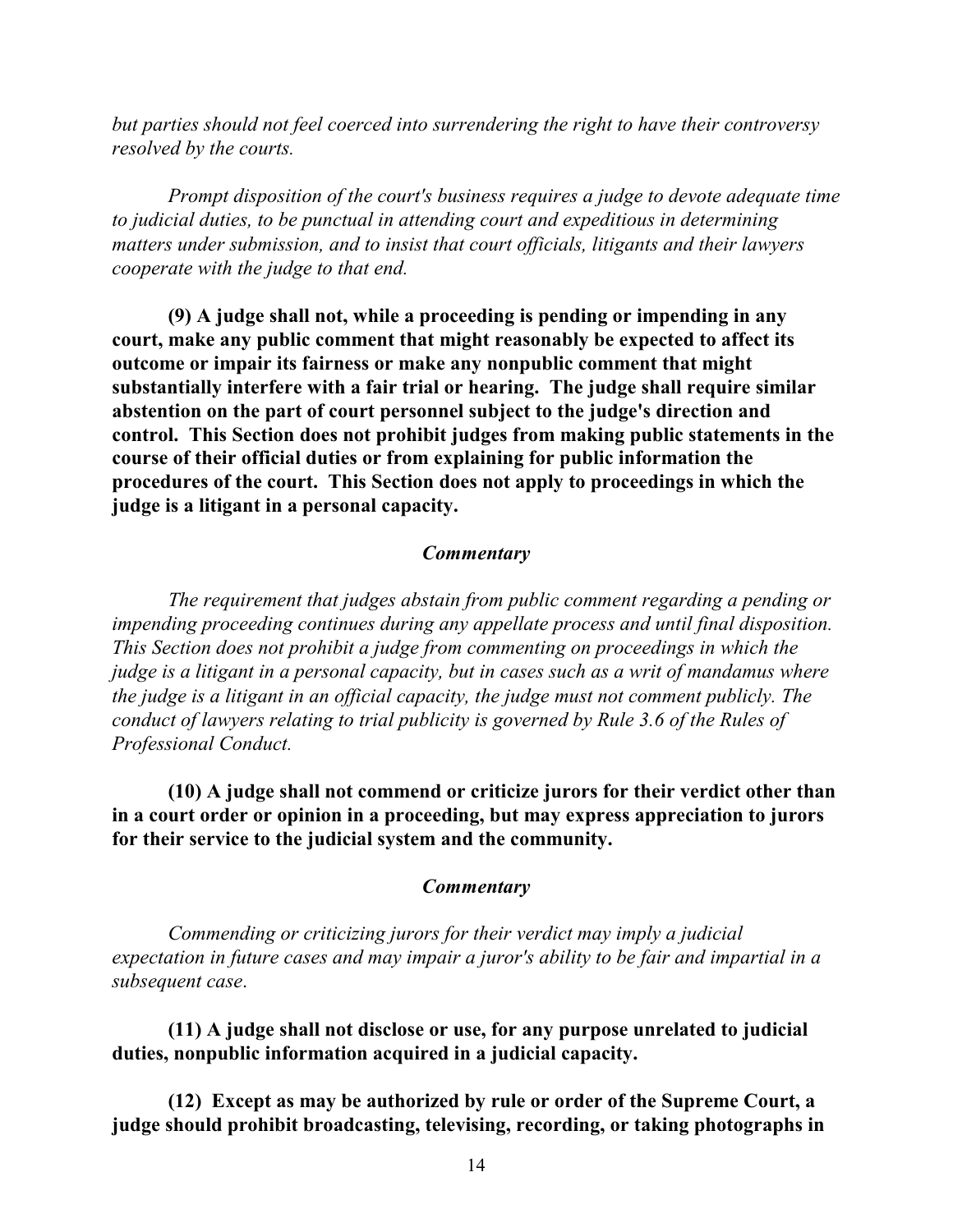**the courtroom and areas immediately adjacent thereto during sessions of court or recesses between sessions, except that a judge may authorize:** 

**(a) the use of electronic or photographic means for the presentation of evidence, for the perpetuation of a record, or for other purposes of judicial administration;**

**(b) the broadcasting, televising, recording, or photographing of investitive, ceremonial, or naturalization proceedings;**

**(c) the photographic or electronic recording and reproduction of appropriate court proceedings under the following conditions:**

**(i) the means of recording will not distract participants or impair the dignity of the proceedings;**

**(ii) the parties have consented, and the consent to being depicted or recorded has been obtained from each witness appearing in the recording and reproduction;**

**(iii) the reproduction will not be exhibited until after the proceeding has been concluded and all direct appeals have been exhausted; and** 

**(iv) the reproduction will be exhibited only for instructional purposes in educational institutions.**

# *Commentary*

*The ABA Model Code does not address broadcasting, televising, recording or photographing in the courtroom. This provision is taken from the Section 3A(7) of the prior Mississippi Code of Judicial Conduct.*

*Section 3B(12) prohibits broadcasting, televising, recording, or taking photographs in the courtroom and areas immediately adjacent thereto except as authorized by rule or order of the Supreme Court. The Supreme Court has now adopted the Rules for Electronic and Photographic Coverage of Proceedings which provides detailed guidance for such coverage.*

[Commentary amended effective April 17, 2003.]

# **C. Administrative Responsibilities.**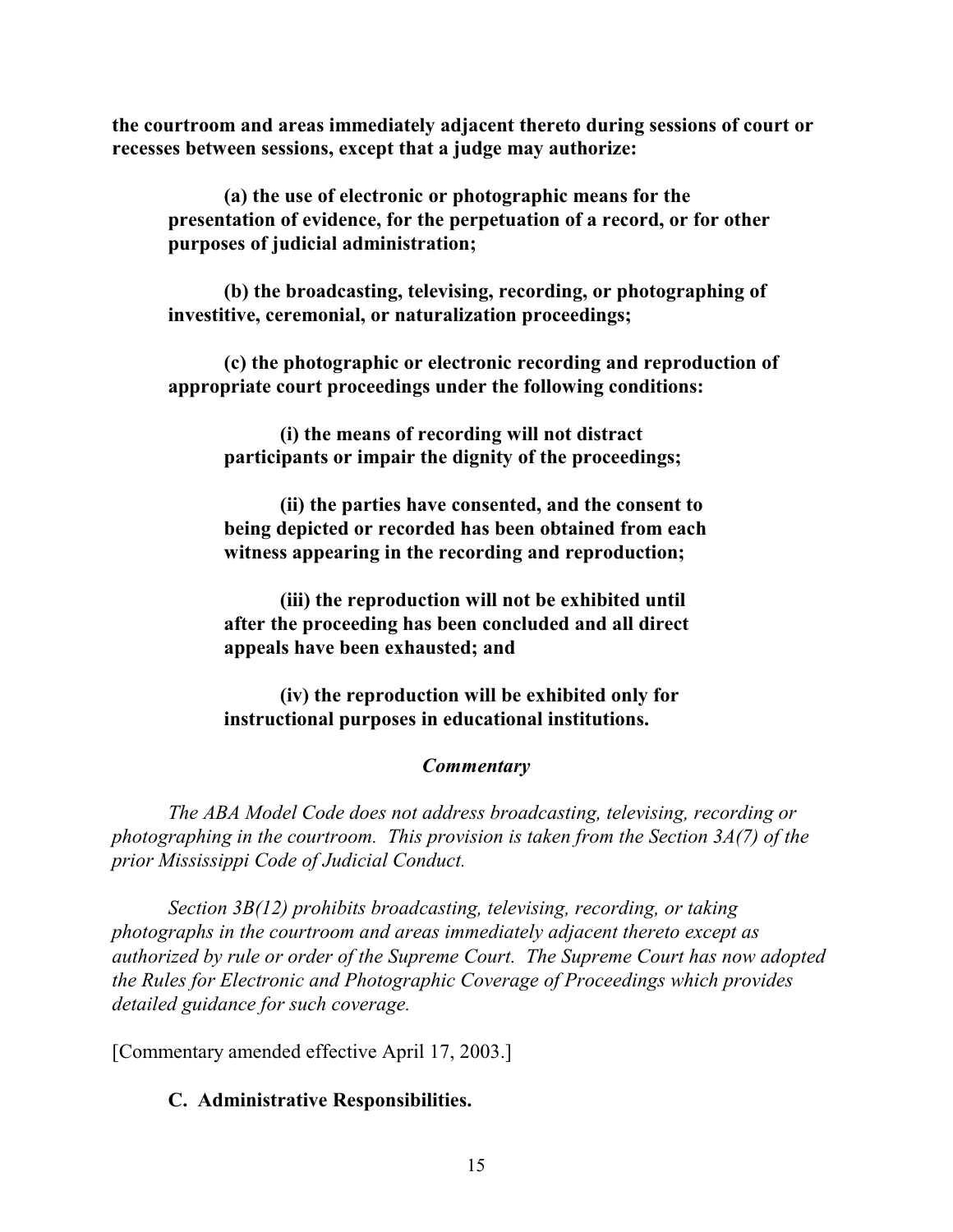**(1) A judge shall diligently discharge the judge's administrative responsibilities without bias or prejudice and maintain professional competence in judicial administration, and shall cooperate with other judges and court officials in the administration of court business.**

**(2) A judge shall require staff, court officials and others subject to the judge's direction and control to observe the standards of fidelity and diligence that apply to the judge and to refrain from manifesting bias or prejudice in the performance of their official duties.**

**(3) A judge with supervisory authority for the judicial performance of other judges shall take reasonable measures to assure the prompt disposition of matters before them and the proper performance of their other judicial responsibilities.**

**(4) A judge shall not make unnecessary appointments. A judge shall exercise the power of appointment impartially and on the basis of merit. A judge shall avoid nepotism and favoritism. A judge shall not approve compensation of appointees beyond the fair value of services rendered.**

## *Commentary*

*Appointees of a judge include assigned counsel, officials such as referees, commissioners, special masters, receivers and guardians and personnel such as clerks, secretaries and bailiffs. Consent by the parties to an appointment or an award of compensation does not relieve the judge of the obligation prescribed by Section 3C(4).*

**(5) A judge shall not appoint a major donor to the judge's election campaign to a position if the judge knows or learns by means of a timely motion that the major donor has contributed to the judge's election campaign unless** 

**(a) the position is substantially uncompensated;** 

**(b) the person has been selected in rotation from a list of qualified and available persons compiled without regard to their having made political contributions; or** 

**(c) the judge or another presiding or administrative judge affirmatively finds that no other person is willing, competent and able to accept the position.**

**D. Disciplinary Responsibilities.**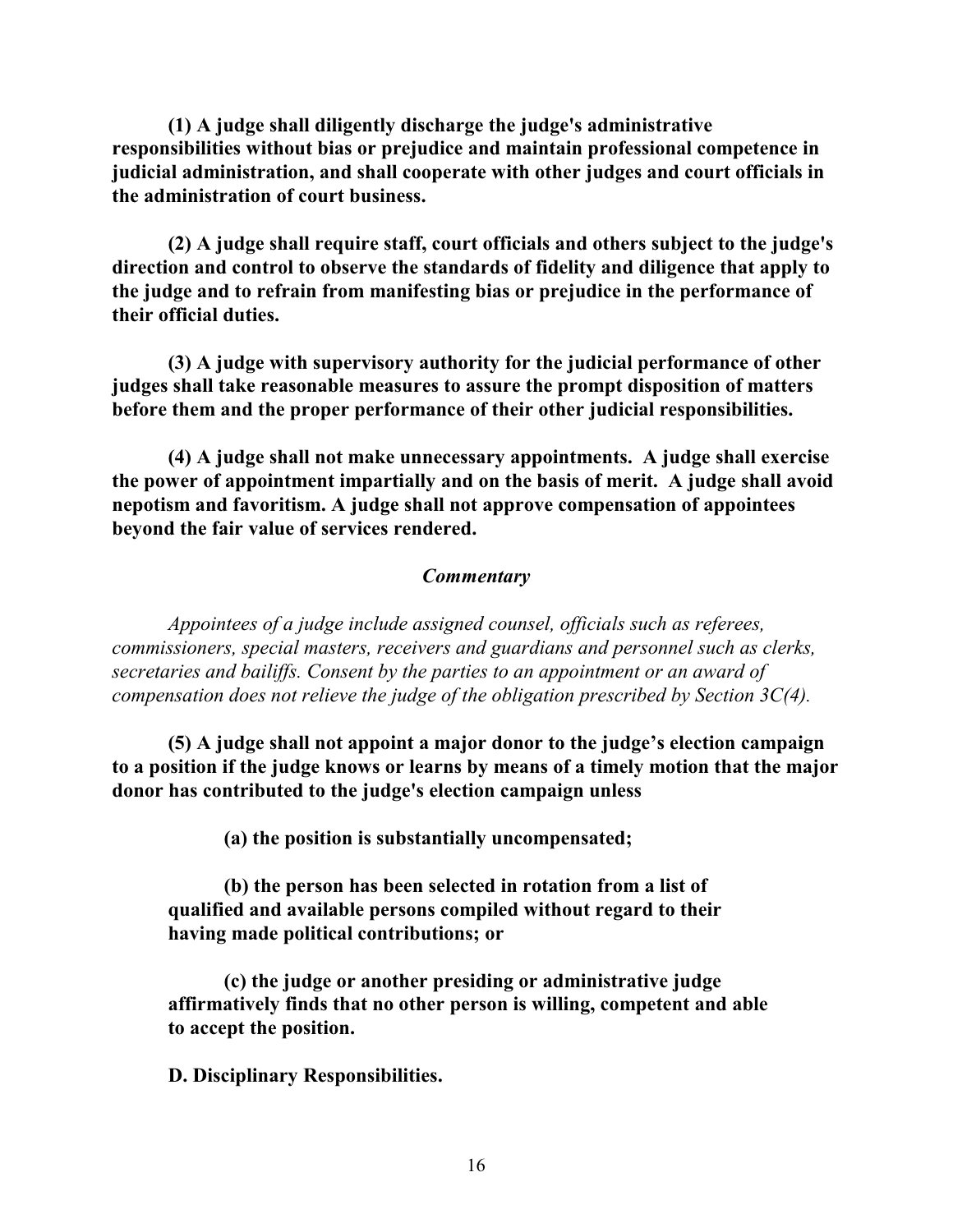**(1) A judge who receives information indicating a substantial likelihood that another judge has committed a violation of this Code should take appropriate action. A judge having knowledge that another judge has committed a violation of this Code that raises a substantial question as to the other judge's fitness for office shall inform the appropriate authority.**

**(2) A judge who receives information indicating a substantial likelihood that a lawyer has committed a violation of the Rules of Professional Conduct should take appropriate action. A judge having knowledge that a lawyer has committed a violation of the Rules of Professional Conduct that raises a substantial question as to the lawyer's honesty, trustworthiness or fitness as a lawyer in other respects shall inform the appropriate authority.**

**(3) Acts of a judge, in the discharge of disciplinary responsibilities, required or permitted by Sections 3D(1) and 3D(2) are part of a judge's judicial duties and shall be absolutely privileged, and no civil action predicated thereon may be instituted against the judge**.

### *Commentary*

*Appropriate action may include direct communication with the judge or lawyer who has committed the violation, other direct action if available, and reporting the violation to the appropriate authority or other agency or body.*

### **E. Disqualification.**

**(1) Judges should disqualify themselves in proceedings in which their impartiality might be questioned by a reasonable person knowing all the circumstances or for other grounds provided in the Code of Judicial Conduct or otherwise as provided by law, including but not limited to instances where:**

### *Commentary*

*Under this rule, a judge should disqualify himself or herself whenever the judge's impartiality might be questioned by a reasonable person knowing all the circumstances, regardless whether any of the specific rules in Section 3E(1) apply.* 

*A judge should disclose on the record information that the judge believes the parties or their lawyers might consider relevant to the question of disqualification, even if the judge believes there is no real basis for disqualification.*

*By decisional law, the rule of necessity may override the rule of disqualification. For example, a judge might be required to participate in judicial review of a judicial*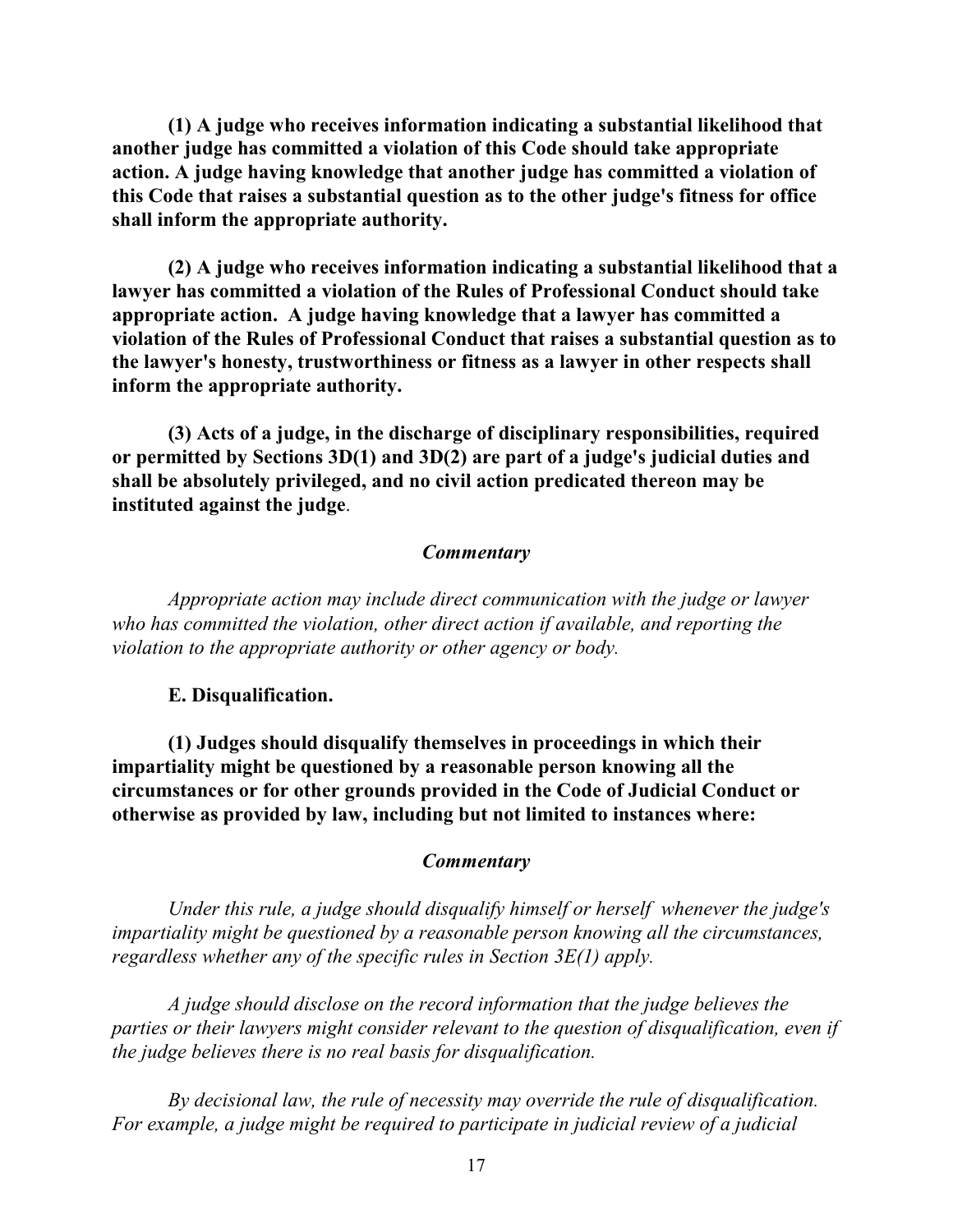*salary statute, or might be the only judge available in a matter requiring immediate judicial action, such as a hearing on probable cause or a temporary restraining order. In the latter case, the judge must disclose on the record the basis for possible disqualification and use reasonable efforts to transfer the matter to another judge as soon as practicable.* 

*For procedures concerning motions for recusal and review by the Supreme Court of denial of motions for recusal as to trial court judges, see M.R.C.P. 16A, URCCC 1.15, Unif. Chanc. R. 1.11, and M.R.A.P. 48B. For procedures concerning motions for recusal of judges of the Court of Appeals or Supreme Court justices, see M.R.A.P. 27(a).*

**(a) the judge has a personal bias or prejudice concerning a party, or personal knowledge of disputed evidentiary facts concerning the proceeding;**

**(b) the judge served as lawyer in the matter in controversy, or a lawyer with whom the judge previously practiced law served during such association as a lawyer concerning the matter, or the judge or such lawyer has been a material witness concerning it;**

### *Commentary*

*A lawyer in a government agency does not ordinarily have an association with other lawyers employed by that agency within the meaning of Section 3E(1)(b); judges formerly employed by a government agency, however, should disqualify themselves in a proceeding if the judges' impartiality might reasonably be questioned because of such association.* 

**(c) the judge knows that the judge, individually or as a fiduciary, or the judge's spouse or member of the judge's family residing in the judge's household, has a financial interest in the subject matter in controversy or in a party to the proceeding, or any other interest that could be substantially affected by the outcome of the proceeding;**

**(d) the judge or the judge's spouse, or a person within the third degree of relationship to either of them, or the spouse of such a person:**

**(i) is a party to the proceeding, or an officer, director, or trustee of a party;**

**(ii) is acting as a lawyer in the proceeding;**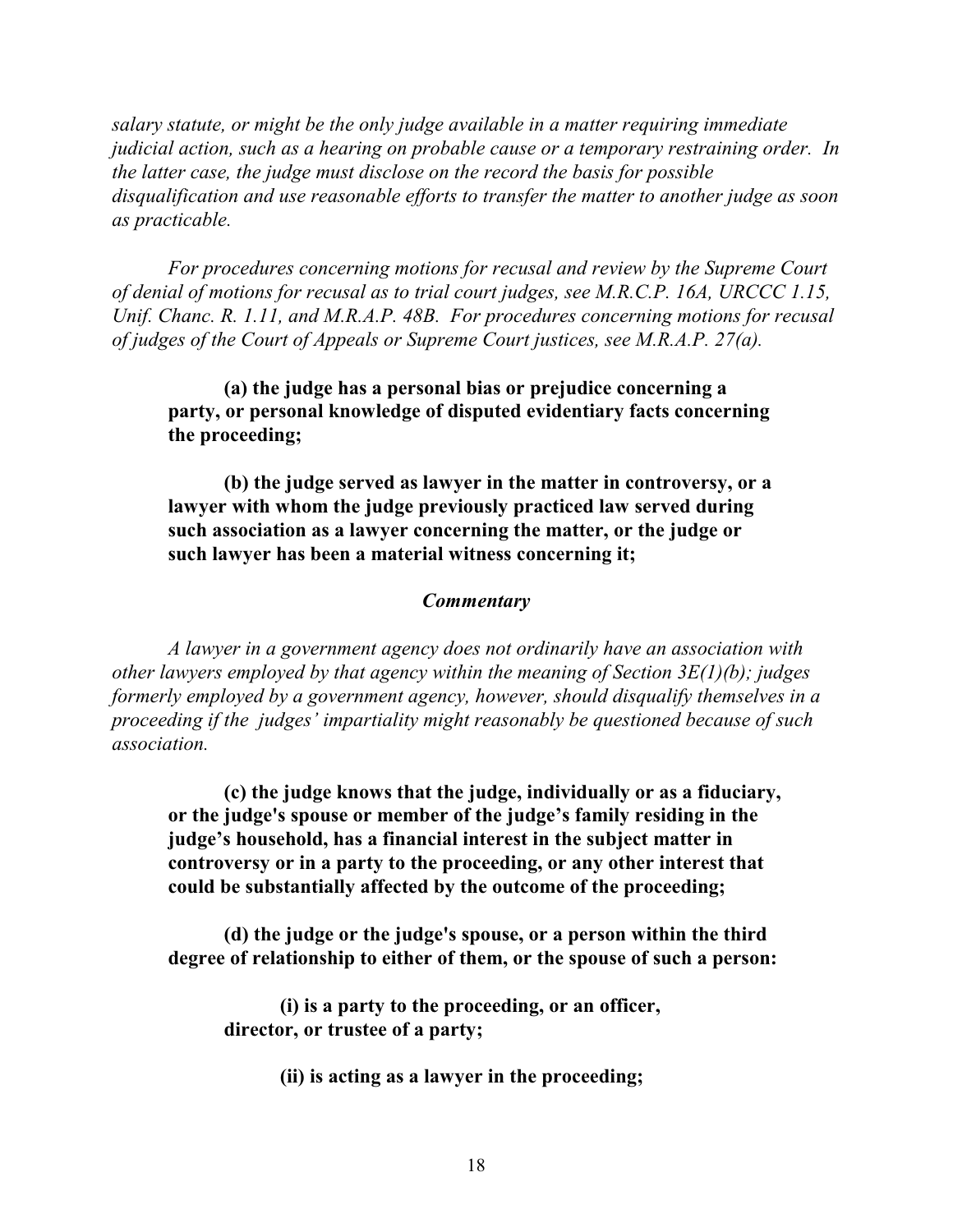**(iii) is known by the judge to have an interest that could be substantially affected by the outcome of the proceeding;**

**(iv) is to the judge's knowledge likely to be a material witness in the proceeding;**

### *Commentary*

*The fact that a lawyer in a proceeding is affiliated with a law firm with which a relative of the judge is affiliated does not of itself disqualify the judge. Under appropriate circumstances, the fact that "the judge's impartiality might be questioned by a reasonable person knowing all the circumstances " under Section 3E(1), or that the relative is known by the judge to have an interest in the law firm that could be "substantially affected by the outcome of the proceeding" under Section 3E(1)(d)(iii) may require the judge's disqualification.*

**(2) Recusal of Judges from Lawsuits Involving Major Donors**. **A party may file a motion to recuse a judge based on the fact that an opposing party or counsel of record for that party is a major donor to the election campaign of such judge. Such motions will be filed, considered and subject to appellate review as provided for other motions for recusal.**

### *Commentary*

*Section 3E(2) recognizes that political donations may but do not necessarily raise concerns about a judge's impartiality. The filing, consideration and appellate review of motions for recusal based on such donations are subject to rules governing all recusal motions. For procedures concerning motions for recusal and review by the Supreme Court of denial of motions for recusal as to trial court judges, see M.R.C.P. 16A, URCCC 1.15, Unif. Chanc. R. 1.11, and M.R.A.P. 48B. For procedures concerning motions for recusal of judges of the Court of Appeals or Supreme Court justices, see M.R.A.P. 27(a). This provision does not appear in the ABA Model Code of Judicial Conduct; however, see Section 3E(1)(e) of the ABA model.*

**F. Remittal of Disqualification. A judge who may be disqualified by the terms of Section 3E may disclose on the record the basis of the judge's possible disqualification and may ask the parties and their lawyers to consider, out of the presence of the judge, whether to waive disqualification. If following disclosure of any basis for disqualification other than personal bias or prejudice concerning a party, the parties and lawyers, without participation by the judge, all agree that the**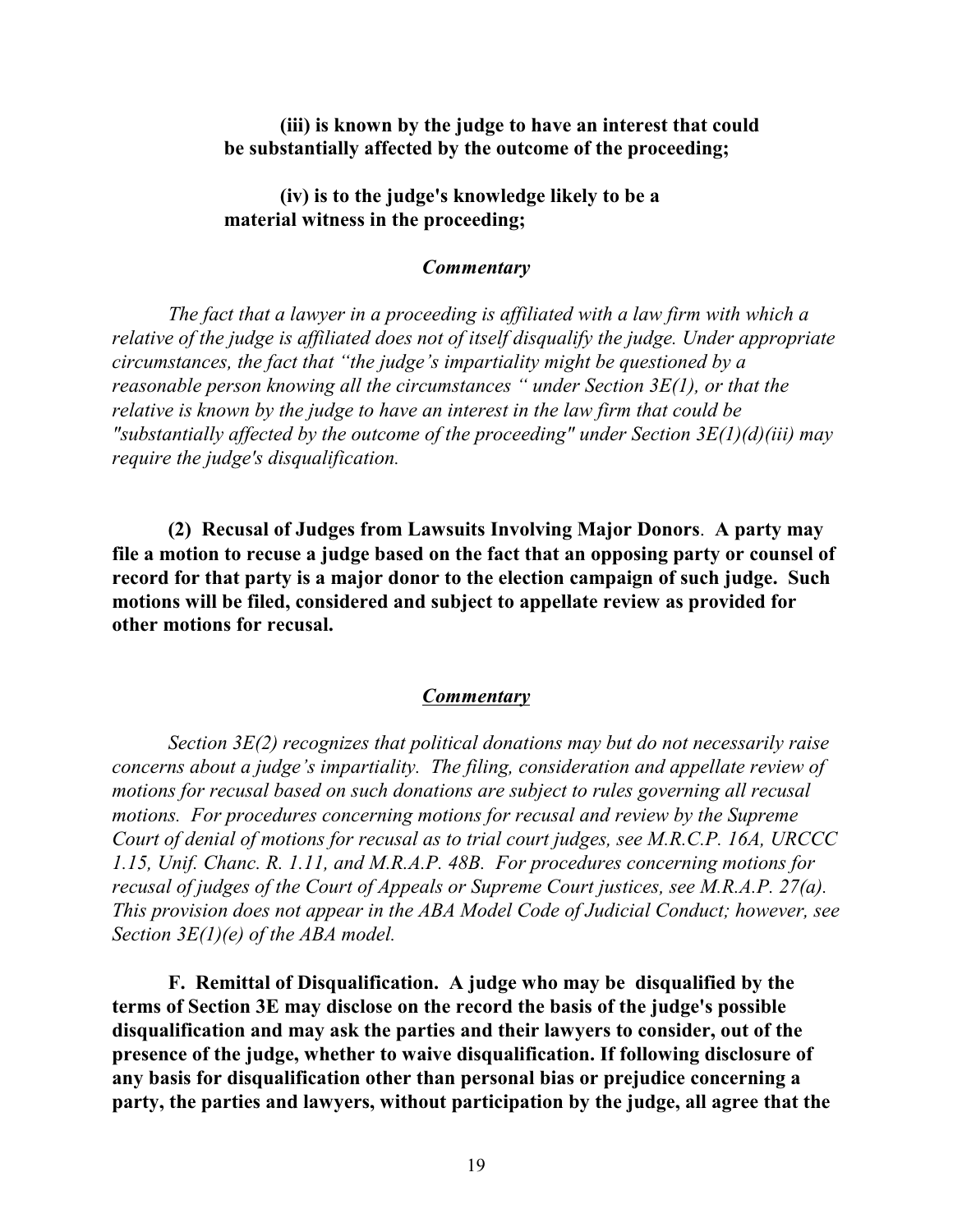**judge should not be disqualified, and the judge is then willing to participate, the judge may participate in the proceeding. The agreement shall be incorporated in the record of the proceeding.**

#### *Commentary*

*A remittal procedure provides the parties an opportunity to proceed without delay if they wish to waive the possible disqualification. To assure that consideration of the question of remittal is made independently of the judge, a judge must not solicit, seek or hear comment on the remittal or waiver of the possible disqualification unless the lawyers jointly propose remittal after consultation as provided in the rule. A party may act through counsel if counsel represents on the record that the party has been consulted and consents. As a practical matter, a judge may wish to have all parties and their lawyers sign the remittal agreement.*

## <span id="page-19-0"></span>**CANON 4**

# **A Judge Shall So Conduct the Judge's Extra-judicial Activities as to Minimize the Risk of Conflict with Judicial Obligations**

**A. Extra-judicial Activities in General. A judge shall conduct all of the judge's extra-judicial activities so that they do not:** 

> **(1) cast reasonable doubt on the judge's capacity to act impartially as a judge;**

**(2) demean the judicial office; or** 

**(3) interfere with the proper performance of judicial duties.**

### *Commentary*

*Complete separation of a judge from extra-judicial activities is neither possible nor wise; a judge should not become isolated from the community in which the judge lives.*

*Expressions of bias or prejudice by a judge, even outside the judge's judicial activities, may cast reasonable doubt on the judge's capacity to act impartially as a judge. Expressions which may do so include jokes or other remarks demeaning individuals on the basis of their race, gender, religion, national origin, disability, age, sexual orientation or socioeconomic status. See Section 2C and accompanying Commentary.*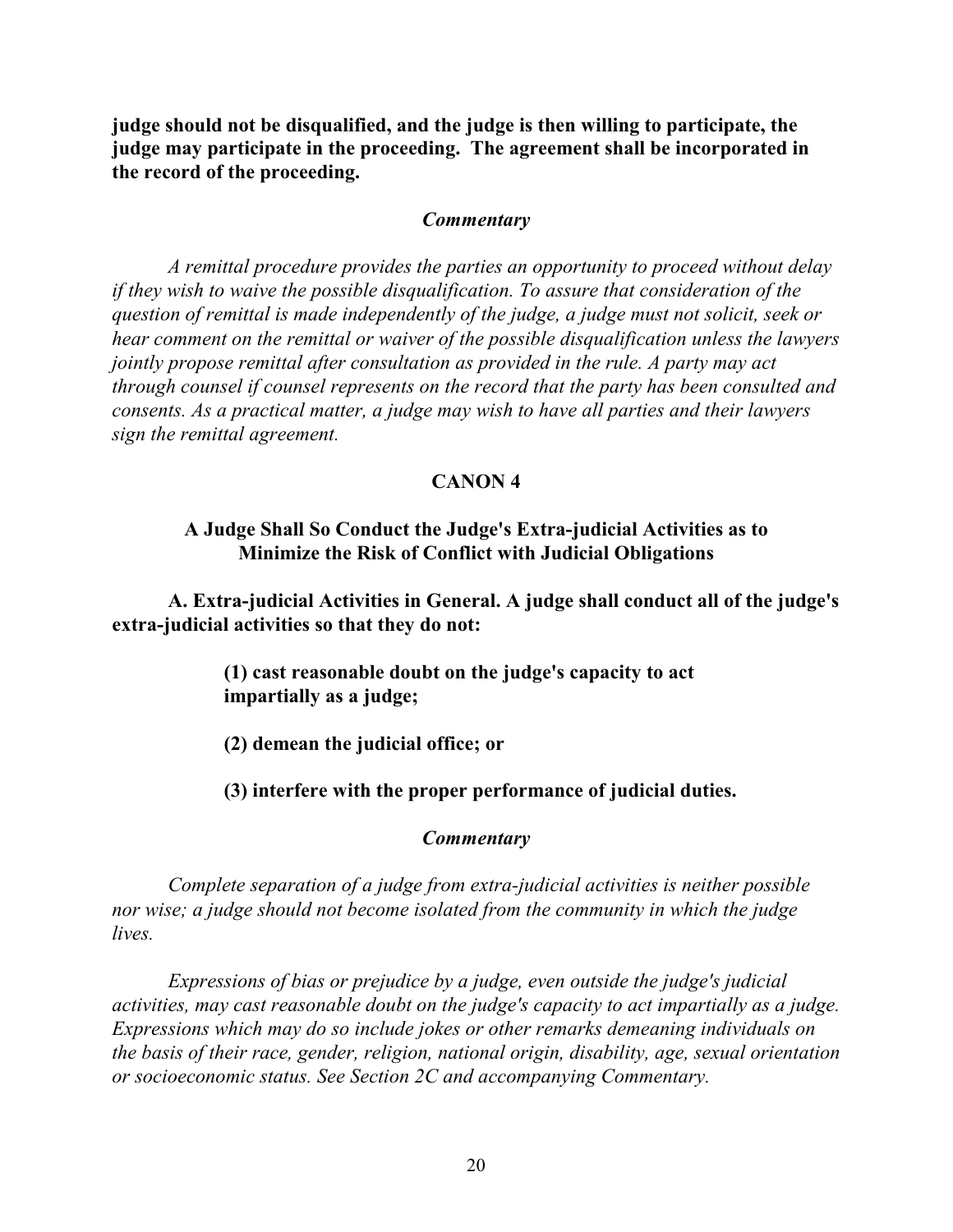**B. Avocational Activities. A judge may speak, write, lecture, teach and participate in other extra-judicial activities concerning the law, the legal system, the administration of justice and non-legal subjects, subject to the requirements of this Code.**

# *Commentary*

*As a judicial officer and person specially learned in the law, a judge is in a unique position to contribute to the improvement of the law, the legal system, and the administration of justice, including revision of substantive and procedural law and improvement of criminal and juvenile justice. To the extent that time permits, a judge is encouraged to do so, either independently or through a bar association, judicial conference or other organization dedicated to the improvement of the law. Judges may participate in efforts to promote the fair administration of justice, the independence of the judiciary and the integrity of the legal profession and may express opposition to the persecution of lawyers and judges in other countries because of their professional activities.*

*In this and other Sections of Canon 4, the phrase "subject to the requirements of this Code" is used, notably in connection with a judge's governmental, civic or charitable activities. This phrase is included to remind judges that the use of permissive language in various Sections of the Code does not relieve a judge from the other requirements of the Code that apply to the specific conduct.*

**C. Governmental, Civic or Charitable Activities**.

**(1) A judge shall not make an appearance before, or otherwise consult with, an executive or legislative body or official or a public hearing except on matters concerning the law, the legal system or the administration of justice or except when acting pro se in a matter involving the judge or the judge's interests.**

# *Commentary*

*See Section 2B regarding the obligation to avoid improper influence.*

**(2) A judge shall not accept appointment to a governmental committee or commission or other governmental position that is concerned with issues of fact or policy on matters other than the improvement of the law, the legal system or the administration of justice. A judge may, however, represent a country, state or locality on ceremonial occasions or in connection with historical, educational or cultural activities.**

# *Commentary*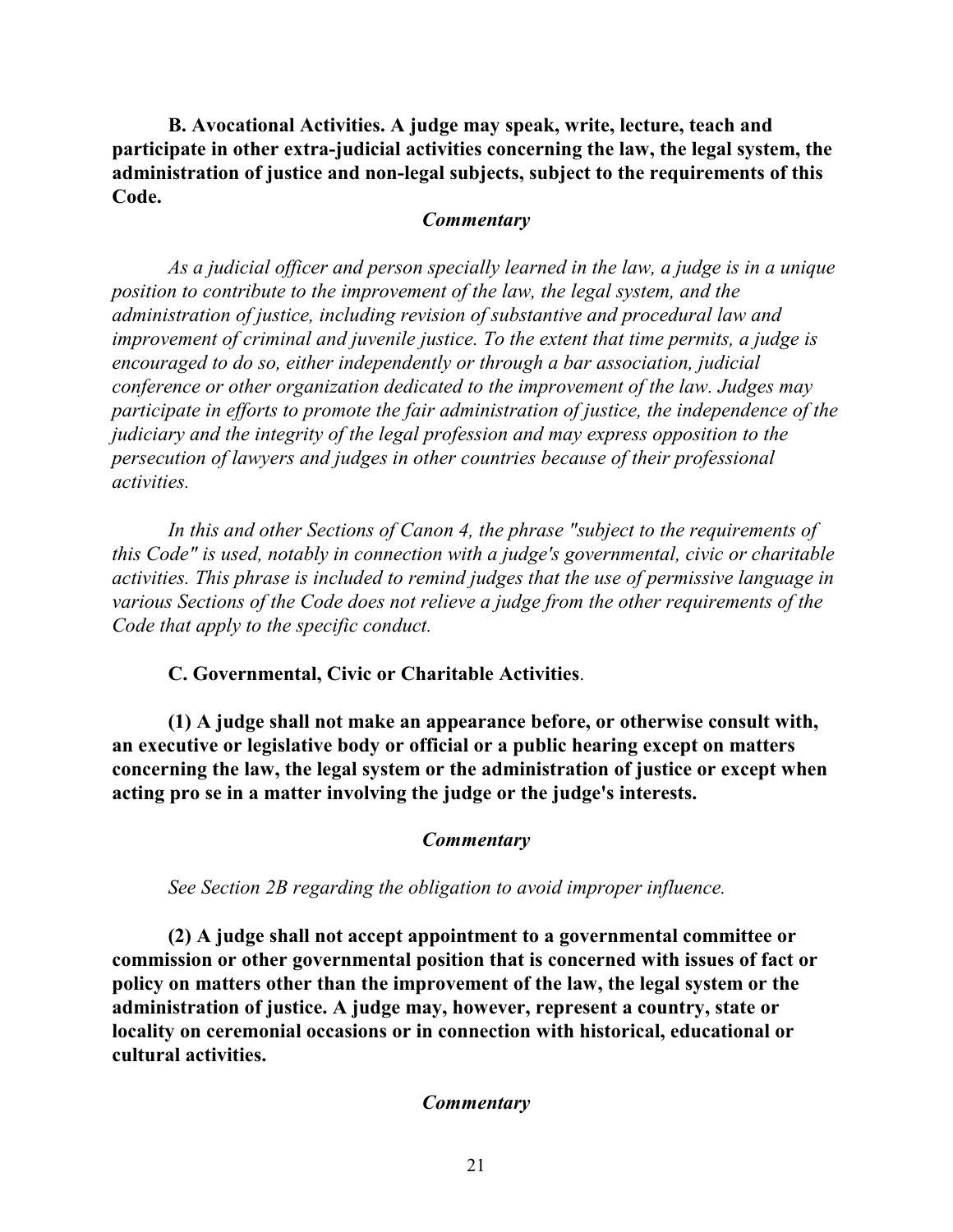*Section 4C(2) prohibits a judge from accepting any governmental position except one relating to the improvement of the law, legal system or administration of justice as authorized by Section 4C(3). The appropriateness of accepting extra-judicial assignments must be assessed in light of the demands on judicial resources created by crowded dockets and the need to protect the courts from involvement in extra-judicial matters that may prove to be controversial. Judges should not accept governmental appointments that are likely to interfere with the effectiveness and independence of the judiciary.* 

*Section 4C(2) does not govern a judge's service in a non-governmental position. See Section 4C(3) permitting service by a judge with organizations devoted to the improvement of the law, the legal system or the administration of justice and with educational, religious, charitable, fraternal or civic organizations not conducted for profit. For example, service on the board of a public educational institution, unless it were a law school, would be prohibited under Section 4C(2), but service on the board of a public law school or any private educational institution would generally be permitted under Section 4C(3).*

**(3) A judge may serve as an officer, director, trustee or non-legal advisor of an organization or governmental agency devoted to the improvement of the law, the legal system or the administration of justice or of an educational, religious, charitable, fraternal or civic organization not conducted for profit, subject to the following limitations and the other requirements of this Code.**

### *Commentary*

*Section 4C(3) does not apply to a judge's service in a governmental position unconnected with the improvement of the law, the legal system or the administration of justice. See Section 4C(2).*

*See Commentary to Section 4B regarding use of the phrase "subject to the following limitations and the other requirements of this Code." As an example of the meaning of the phrase, a judge permitted by Section 4C(3) to serve on the board of a fraternal institution may be prohibited from such service by Sections 2C or 4A if the institution practices invidious discrimination or if service on the board otherwise casts reasonable doubt on the judge's capacity to act impartially as a judge.*

*Service by a judge on behalf of a civic or charitable organization may be governed by other provisions of Canon 4 in addition to Section 4C. For example, a judge is prohibited by Section 4G from serving as a legal advisor to a civic or charitable organization.*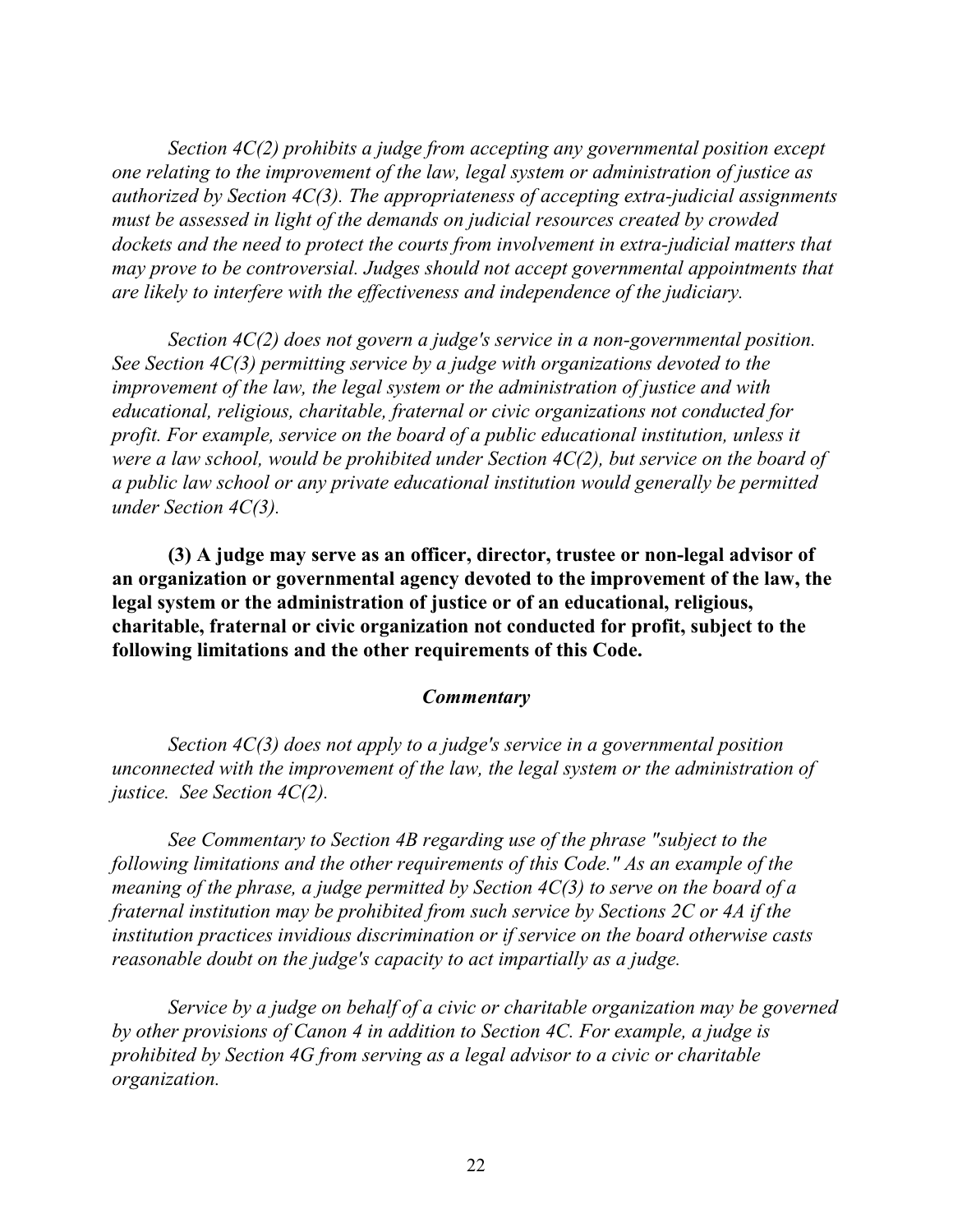**(a) A judge shall not serve as an officer, director, trustee or non-legal advisor if it is likely that the organization:** 

**(i) will be engaged in proceedings that would ordinarily come before the judge, or**

**(ii) will be engaged frequently in adversary proceedings in the court of which the judge is a member or in any court subject to the appellate jurisdiction of the court of which the judge is a member.**

### *Commentary*

*The changing nature of some organizations and of their relationship to the law makes it necessary for a judge regularly to reexamine the activities of each organization with which the judge is affiliated to determine if it is proper for the judge to continue the affiliation. For example, in many jurisdictions charitable hospitals are now more frequently in court than in the past. Similarly, the boards of some legal aid organizations now make policy decisions that may have political significance or imply commitment to causes that may come before the courts for adjudication.*

**(b) A judge as an officer, director, trustee or non-legal advisor, or as a member or otherwise:**

**(i) may assist such an organization in planning fund-raising and may participate in the management and investment of the organization's funds, but shall not personally participate in the solicitation of funds or other fund-raising activities, except that a judge may solicit funds from other judges over whom the judge does not exercise supervisory or appellate authority;**

**(ii) may make recommendations to public and private fund-granting organizations on projects and programs concerning the law, the legal system or the administration of justice;**

**(iii) shall not personally participate in membership solicitation if the solicitation might reasonably be perceived as coercive or, except as permitted in Section 4C(3)(b)(i), if the membership solicitation is essentially a fund-raising mechanism;**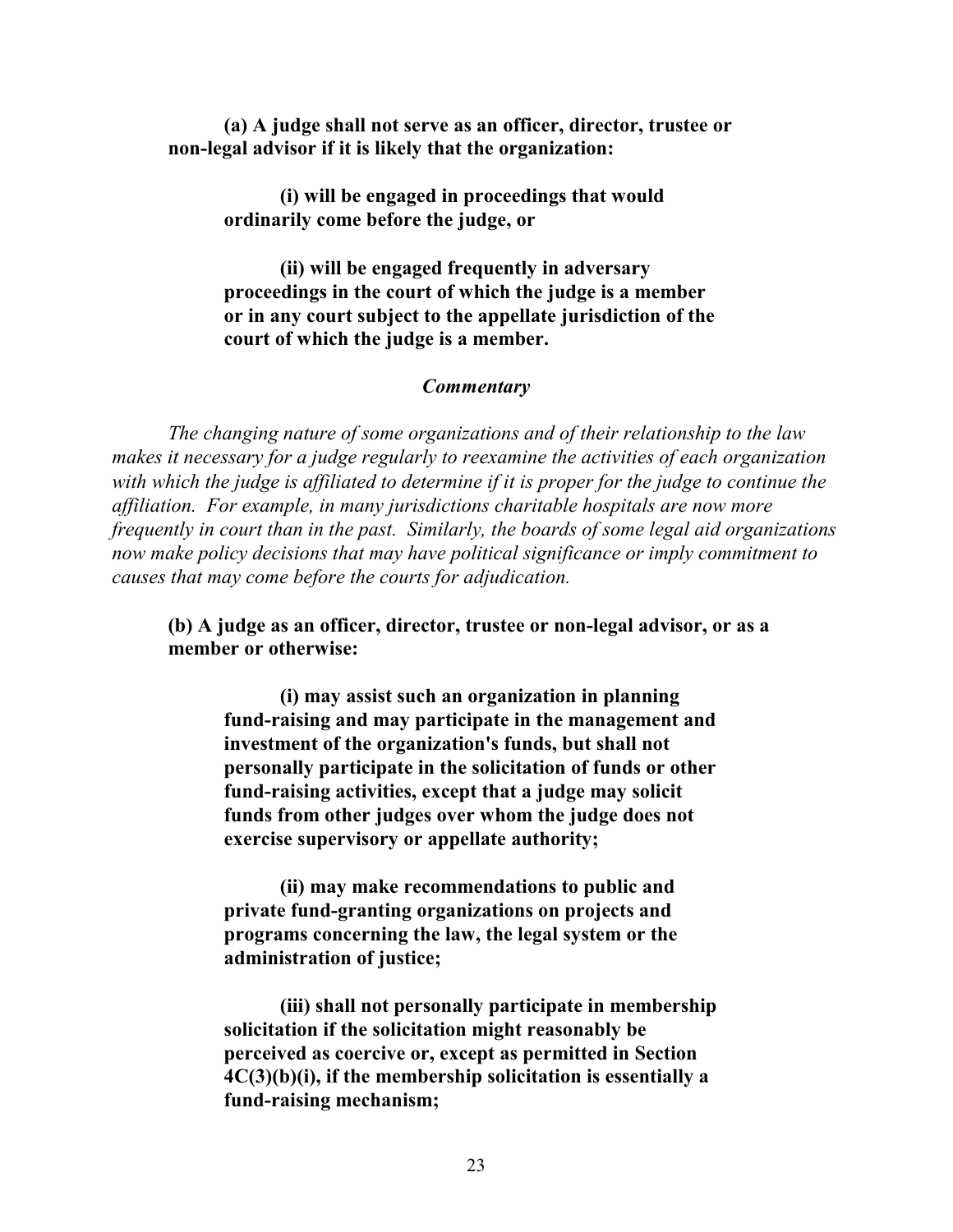# **(iv) shall not use or permit the use of the prestige of judicial office for fund-raising or membership solicitation.**

## *Commentary*

*A judge may solicit membership or endorse or encourage membership efforts for an organization devoted to the improvement of the law, the legal system or the administration of justice or a nonprofit educational, religious, charitable, fraternal or civic organization as long as the solicitation cannot reasonably be perceived as coercive and is not essentially a fund-raising mechanism. Solicitation of funds for an organization and solicitation of memberships similarly involve the danger that the person solicited will feel obligated to respond favorably to the solicitor if the solicitor is in a position of influence or control. A judge must not engage in direct, individual solicitation of funds or memberships in person, in writing or by telephone except in the following cases: 1) a judge may solicit for funds or memberships other judges over whom the judge does not exercise supervisory or appellate authority, 2) a judge may solicit other persons for membership in the organizations described above if neither those persons nor persons with whom they are affiliated are likely ever to appear before the court on which the judge serves and 3) a judge who is an officer of such an organization may send a general membership solicitation mailing over the judge's signature.*

*Use of an organization letterhead for fund-raising or membership solicitation does not violate Section 4C(3)(b) provided the letterhead lists only the judge's name and office or other position in the organization, and, if comparable designations are listed for other persons, the judge's judicial designation. In addition, a judge must also make reasonable efforts to ensure that the judge's staff, court officials and others subject to the judge's direction and control do not solicit funds on the judge's behalf for any purpose, charitable or otherwise.*

*A judge must not be a speaker or guest of honor at an organization's fund- raising event, but mere attendance at such an event is permissible if otherwise consistent with this Code.*

## **D. Financial Activities.**

**(1) Judges should refrain from financial and business dealings that tend to reflect adversely on their impartiality, interfere with the proper performance of their judicial duties, exploit their judicial positions, or involve them in frequent transactions with lawyers or persons likely to come before the court on which the judges serve.**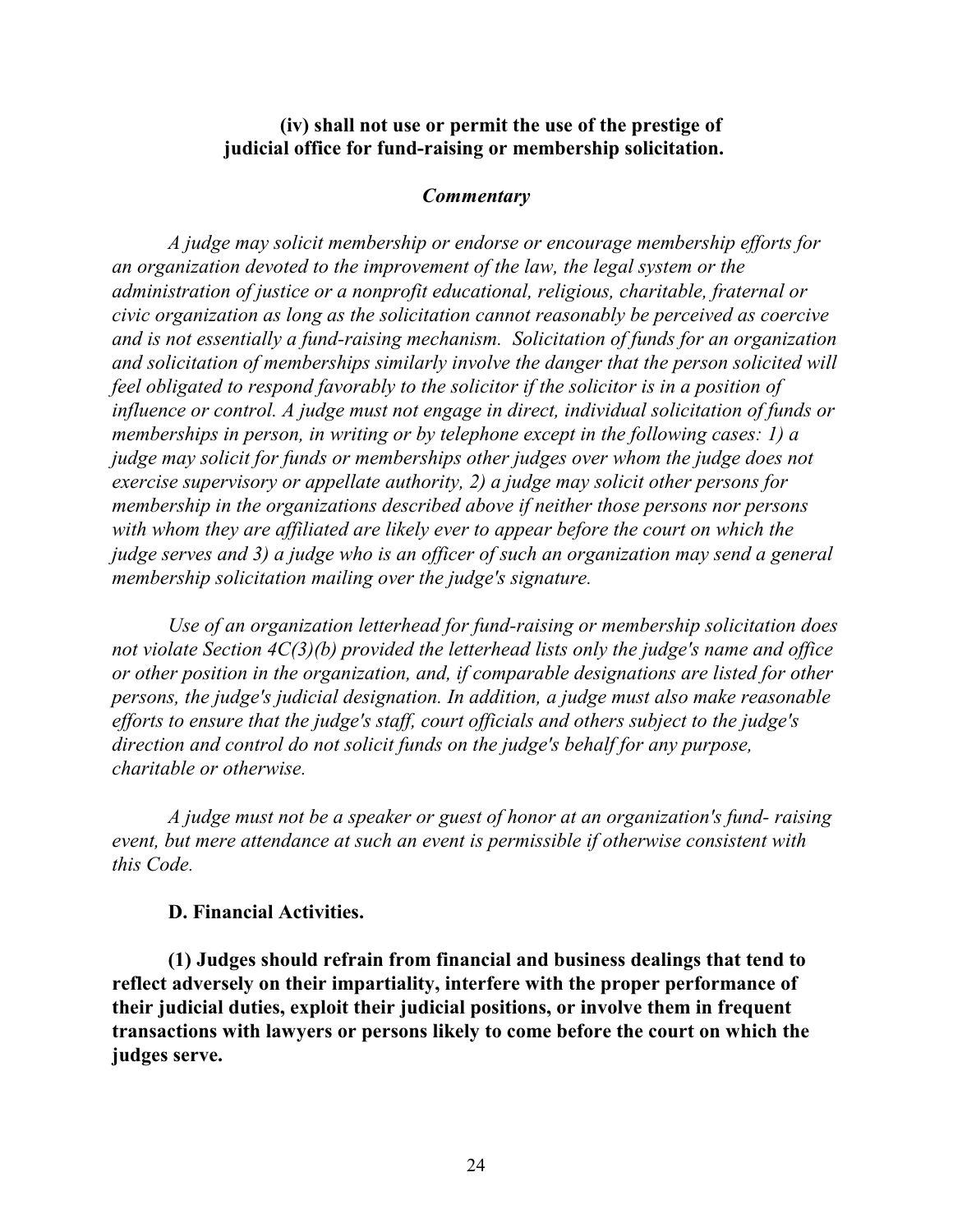**(2) Judges should manage their investments and other financial interests to minimize the number of cases in which they are disqualified. As soon as a judge can do so without serious financial detriment, the judge should divest himself or herself of investments and other financial interests that might require frequent disqualification.**

**(3) Neither judges nor members of their families residing in their households should accept a gift, bequest, favor, or loan from anyone reflecting the expectation of judicial favor.**

**(4) Non-public information acquired by a judge in the judge's judicial capacity should not be used or disclosed by the judge in financial dealings or for any other purpose not related to the judge's judicial duties.**

## *Commentary*

*The prohibition of Section 4D(3), limiting gifts which judges and their families may accept, does not prohibit gifts incident to public testimonials to the judges, books supplied by publishers on a complimentary basis for official use, and invitations to judges and their spouses to attend bar-related functions or activities devoted to the improvements of the law, the legal system or the administration of justice. Judges and their families residing in their households may accept ordinary social hospitality, gifts, bequests, favors and loans from relatives, wedding and engagement gifts, loans from lending institutions in their regular course of business on the same terms generally available to persons who are not judges, and scholarships and fellowships awarded on the same terms applied to other applicants. Judges and members of their families residing in their households may accept any other gifts, bequests, favors and loans only if the donor is not a party or likely to come before them, and the gifts are reported as may be required by law. Gifts, bequests, favors and loans are to be reported as may be required by the Ethics in Government statutes. See Miss. Code Ann. § 25-4-27.**Section 4D differs from the provisions of the ABA model and retains in large part the provisions of the Mississippi Code of Judicial Conduct as it existed prior to the current revision. Although this section does not prohibit holding specific extra-judicial positions or engaging in other specific business activities, it does require that judges refrain from business activities which might reflect adversely on their impartiality and that they manage their business activities so as to minimize the need for recusal. Regarding recusals and disqualification, see Section 3E.*

### **E. Fiduciary Activities.**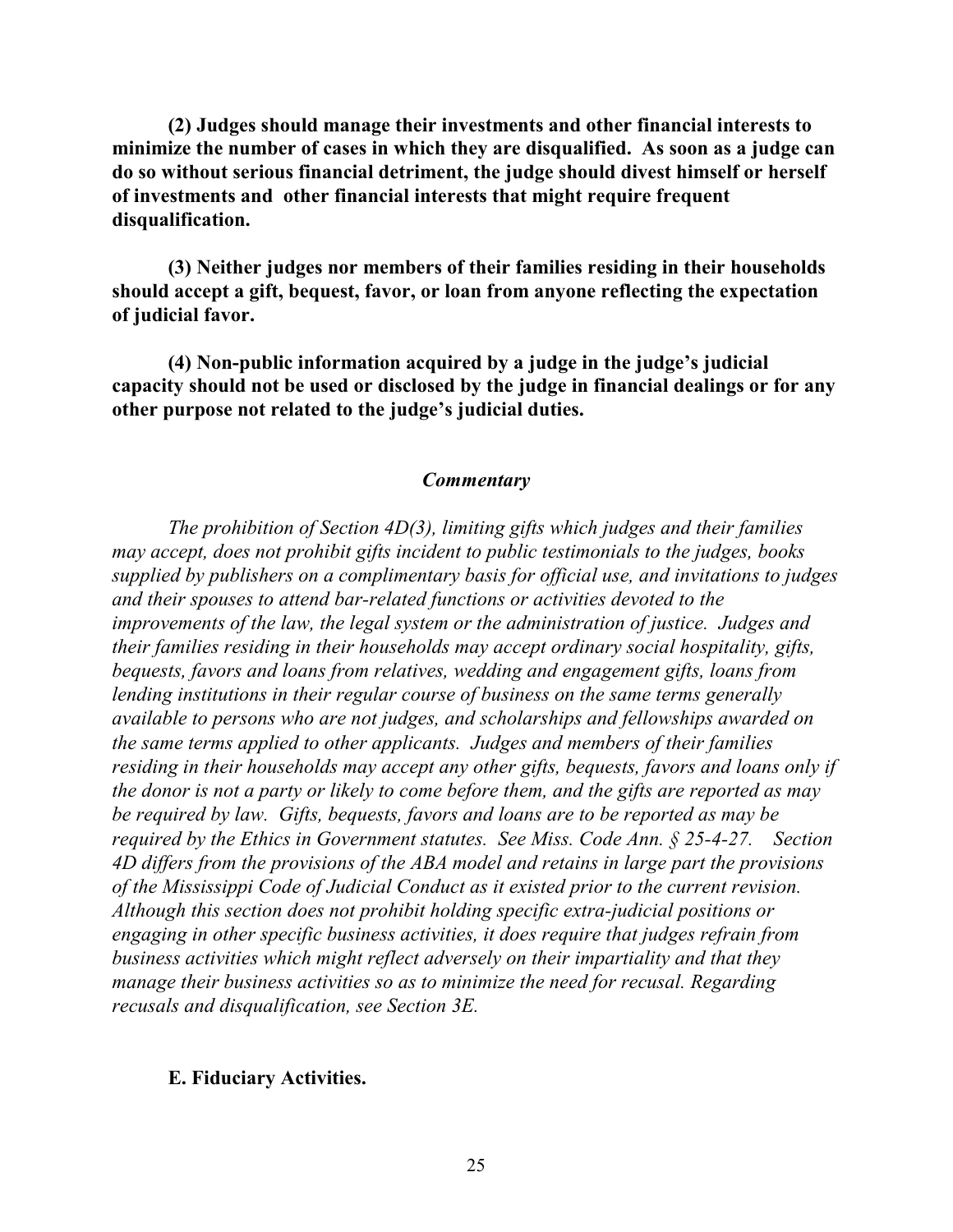**(1) A judge shall not serve as executor, administrator or other personal representative, trustee, guardian, attorney in fact or other fiduciary except for the estate, trust or person of a member of the judge's family, and then only if such service will not interfere with the proper performance of judicial duties.**

**(2) A judge shall not serve as a fiduciary if it is likely that the judge as a fiduciary will be engaged in proceedings that would ordinarily come before the judge, or if the estate, trust or ward becomes involved in adversary proceedings in the court on which the judge serves or one under its appellate jurisdiction.**

**(3) The same restrictions on financial activities that apply to a judge personally also apply to the judge while acting in a fiduciary capacity.**

### *Commentary*

*The Time for Compliance provision of this Code (Application, Section E) postpones the time for compliance with certain provisions of this Section in some cases.*

*The restrictions imposed by this Canon may conflict with the judge's obligation as a fiduciary. For example, a judge should resign as trustee if detriment to the trust would result from divestiture of holdings, the retention of which would place the judge in violation of Section 4D(3).*

**F. Service as Arbitrator or Mediator. A judge shall not act as an arbitrator or mediator or otherwise perform judicial functions in a private capacity unless expressly authorized by law.**

## **Commentary**

*Section 4F does not prohibit a judge from participating in arbitration, mediation or settlement conferences performed as part of judicial duties.*

**G. Practice of Law.** 

**(1) A judge shall not practice law. Notwithstanding this prohibition, a judge may act pro se and may, without compensation,**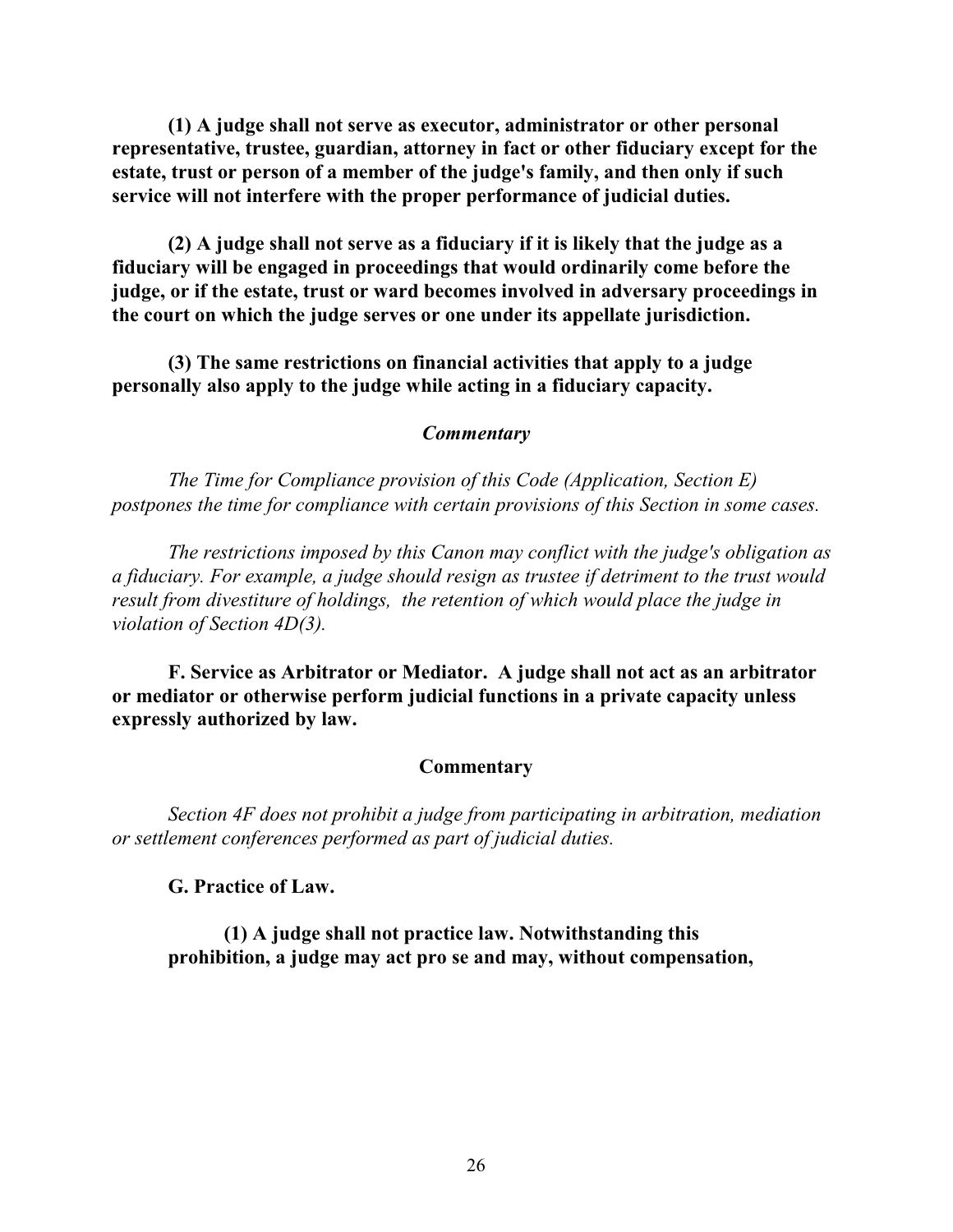**give legal advice to and draft or review documents for a member of the judge's family.** 

**(2) A judge must also make reasonable efforts to ensure that the judge's staff, court officials and others subject to the judge's direction and control do not practice law in a representative capacity***.* **Notwithstanding this prohibition, staff, court officials and others subject to the judge's direction may act pro se, and those otherwise licensed to practice law may, without compensation, give legal advice to and draft or review documents for members of their families.**

#### *Commentary*

*This prohibition refers to the practice of law in a representative capacity and not in a pro se capacity. Judges may act for themselves in all legal matters, including matters involving litigation and matters involving appearances before or other dealings with legislative and other governmental bodies. However, in so doing, a judge must not abuse the prestige of office to advance the interests of the judge or the judge's family. See Section 2(B). Certain officials and others are exempt pursuant to Section D of the Application Section of the Code of Judicial Conduct.* 

*The Code allows a judge to give legal advice to and draft legal documents for members of the judge's family, so long as the judge receives no compensation. A judge must not, however, act as an advocate or negotiator for a member of the judge's family in a legal matter. This provision does not imply any privilege to practice law to those judges, staff members, court officials or others subject to the judge's control and direction who are not licensed to practice law.* 

*Amended May 31, 2007.*

### **H. Compensation, Reimbursement and Reporting.**

**(1) Compensation and Reimbursement. A judge may receive compensation and reimbursement of expenses for the extra-judicial activities permitted by this Code, if the source of such payments does not give the appearance of influencing the judge's performance of judicial duties or otherwise give the appearance of impropriety.**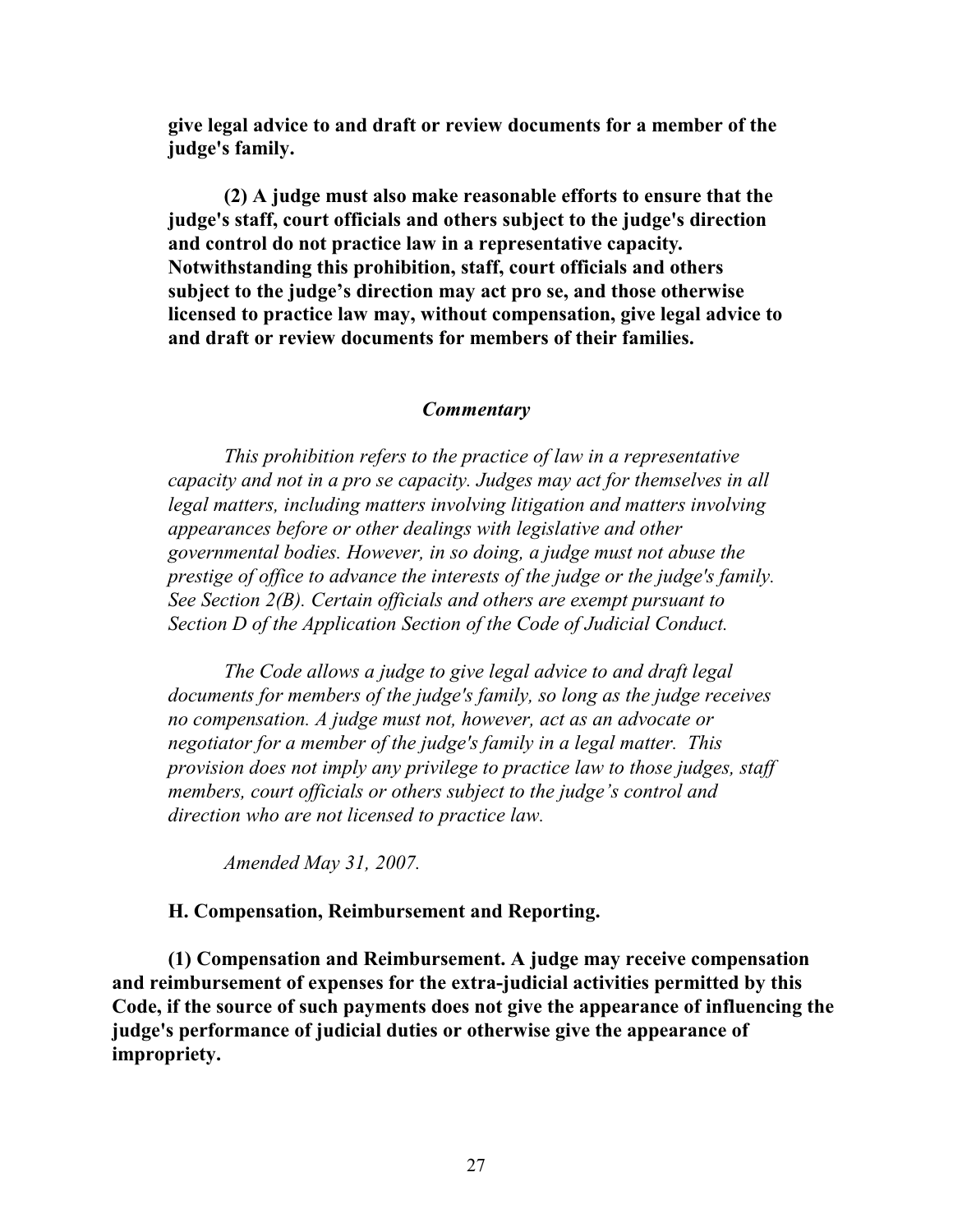**(a) Compensation shall not exceed a reasonable amount nor shall it exceed what a person who is not a judge would receive for the same activity.** 

**(b) Expense reimbursement shall be limited to the actual cost of travel, food and lodging reasonably incurred by the judge and, where appropriate to the occasion, by the judge's spouse or guest. Any payment in excess of such an amount is compensation.**

**(2) Public Reports. A judge shall comply with those provisions of law requiring the reporting of economic interest to the Mississippi Ethics Commission.**

#### *Commentary*

*See Commentary to Section 4D(4) regarding reporting of gifts, bequests and loans. See also Miss. Code Ann. §§ 25-4-25 through 29 regarding the filing of statements of economic interest with the Mississippi Ethics Commission. The ABA model suggests that since Canon 6 in the 1972 model code was drafted, reporting requirements in most jurisdictions have become much more comprehensive, and that canons regulating reporting of income should be tailored to the requirements of individual jurisdictions. Subsection 4H 2), therefore, simply requires compliance with the statutory provisions for reporting to the Ethics Commission.*

*The Code does not prohibit a judge from accepting honoraria or speaking fees provided that the compensation is reasonable and commensurate with the task performed. A judge should ensure, however, that no conflicts are created by the arrangement. A judge must not appear to trade on the judicial position for personal advantage. Nor should a judge spend significant time away from court duties to meet speaking or writing commitments for compensation. In addition, the source of the payment must not raise any question of undue influence or the judge's ability or willingness to be impartial.*

**I. Disclosure of a judge's income, debts, investments or other assets is required only to the extent provided in this Canon and in Sections 3E and 3F, or as otherwise required by law.**

### *Commentary*

*Section 3E requires judges to disqualify themselves in any proceedings in which they have economic interests. See "economic interest" as explained in the Terminology Section. Section 4D requires judges to refrain from engaging in business and from financial activities that might interfere with the impartial performance of judicial duties; Section 4H requires judges to report compensation they received for activities outside*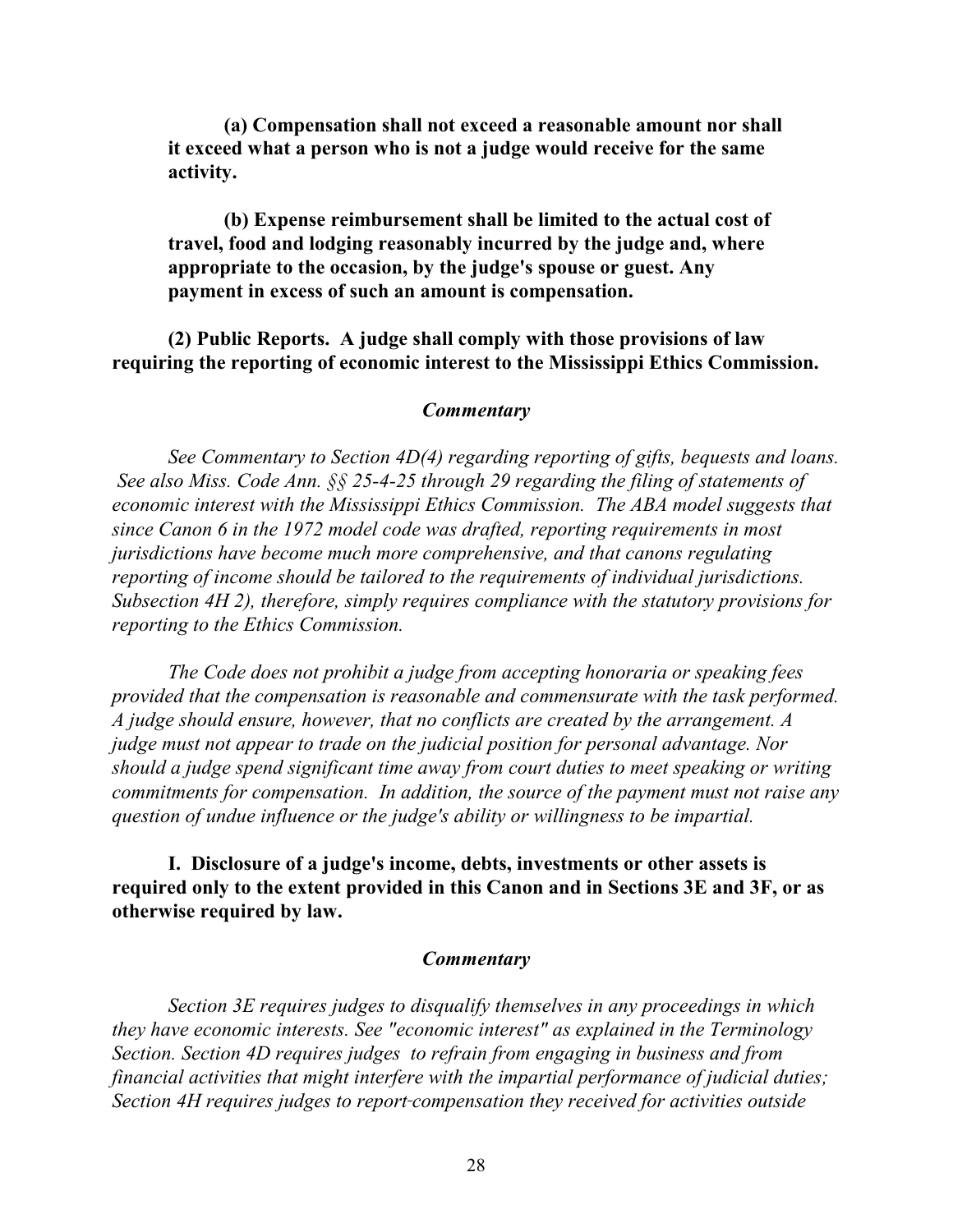*judicial office. Judges have the rights of any other citizens, including the right to privacy of the judges' financial affairs, except to the extent that limitations established by law are required to safeguard the proper performance of the judges' duties.*

## <span id="page-28-0"></span>**CANON 5**

## **A Judge or Judicial Candidate Shall Refrain From Inappropriate Political Activity**

**A. All Judges and Candidates**

**(1) Except as authorized in Sections 5B(2), 5C(1) and 5C(2), a judge or a candidate for election to judicial office shall not:** 

**(a) act as a leader or hold an office in a political organization;**

**(b) make speeches for a political organization or candidate or publicly endorse a candidate for public office;**

**(c) solicit funds for or pay an assessment or make a contribution to a political organization or candidate, attend political gatherings, or purchase tickets for political party dinners, or other political functions.**

#### *Commentary*

*A judge or candidate for judicial office retains the right to participate in the political process as a voter.* 

*Where false information concerning a judicial candidate is made public, a judge or another judicial candidate having knowledge of the facts is not prohibited by Section 5A(1) from making the facts public.* 

*Section 5A(1)(a) does not prohibit a candidate for elective judicial office from retaining during candidacy a public office such as county prosecutor, which is not "an office in a political organization."*

*Section 5A(1)(b) does not prohibit judges or judicial candidate from privately expressing their views on judicial candidates or other candidates for public office.*

*A candidate does not publicly endorse another candidate for public office by having that candidate's name on the same ticket. However, Sections 23-15-973 et seq.,*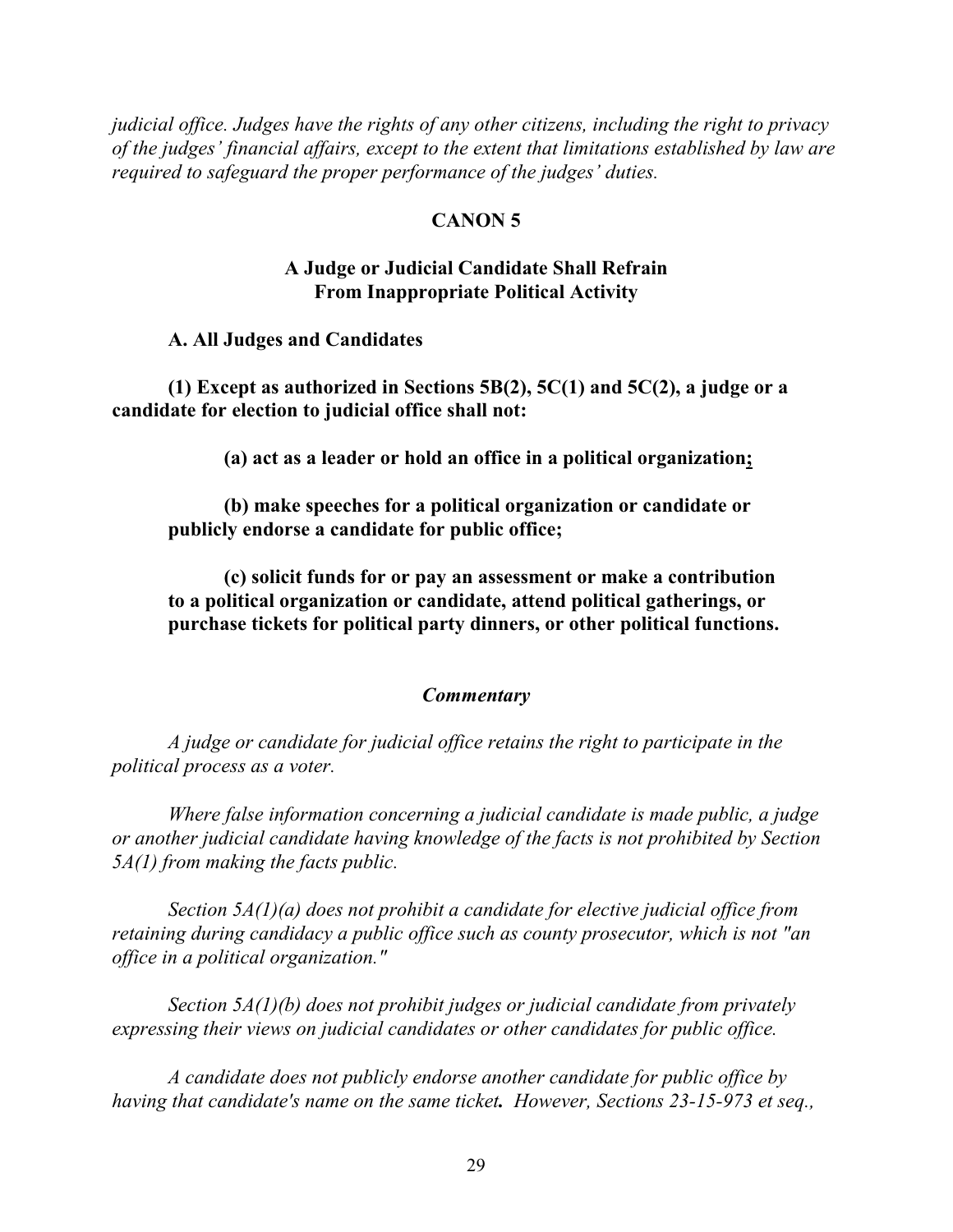*Miss. Code Ann. (1972) impose restrictions on candidates and political organizations to assure the non-partisan quality of judicial elections for Supreme Court, Court of Appeals, Chancery Court, Circuit Court and County Court justices and judges.*

**(2) A judge shall resign from judicial office upon becoming a candidate either in a party primary or in a general election for a non-judicial office, except that the judge may continue to hold judicial office while being a candidate for election to or serving as a delegate in a state constitutional convention if the judge is otherwise permitted by law to do so.**

**(3) A candidate for a judicial office:** 

**(a) shall maintain the dignity appropriate to judicial office and act in a manner consistent with the integrity and independence of the judiciary, and shall encourage members of the candidate's family to adhere to the same standards of political conduct in support of the candidate as apply to the candidate;**

## *Commentary*

*Although judicial candidates must encourage members of their families to adhere to the same standards of political conduct in support of the candidates that apply to the candidates, family members are free to participate in other political activity. Family members are not prohibited by this subsection from serving on the candidates' campaign committees and otherwise actively involving themselves in the campaigns.*

**(b) shall prohibit employees and officials who serve at the pleasure of the candidate, and shall discourage other employees and officials subject to the candidate's direction and control, from doing on the candidate's behalf what the candidate is prohibited from doing under the Sections of this Canon;** 

**(c) except to the extent permitted by Section 5C(2), shall not authorize or knowingly permit any other person to do for the candidate what the candidate is prohibited from doing under the Sections of this Canon;** 

**(d) shall not:** 

**(i) make pledges or promises of conduct in office other than the faithful and impartial performance of the duties of the office;**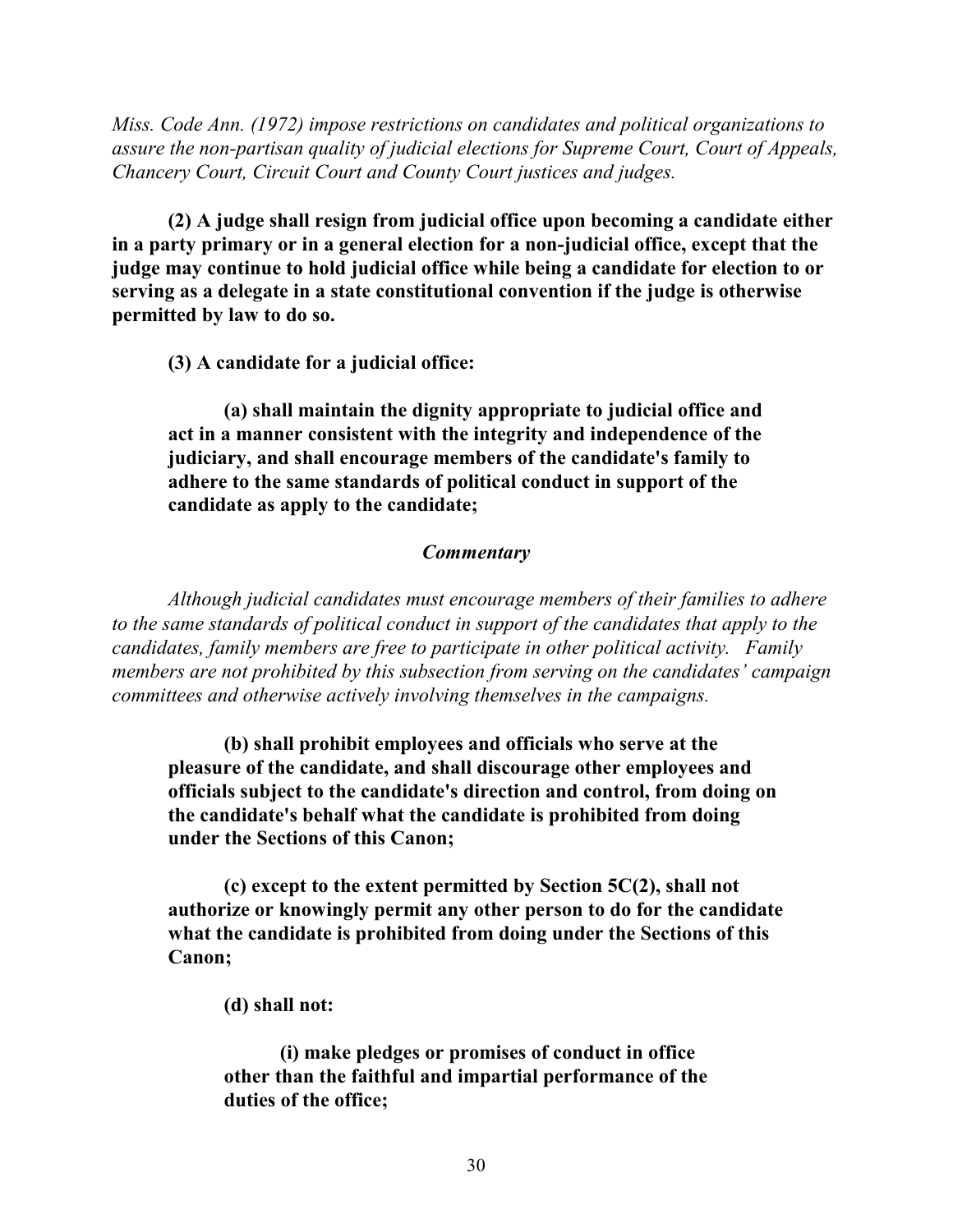**(ii) make statements that commit or appear to commit the candidate with respect to cases, controversies or issues that are likely to come before the court; or** 

# **(iii) knowingly misrepresent the identity, qualifications, present position or other fact concerning the candidate or an opponent;**

#### *Commentary*

*Section 5A(3)(d)(i) prohibits a candidate for judicial office making pledges or promises to decide cases in any particular way and statements committing the candidate with respect to cases, controversies or issues likely to come before the court on which the candidate will serve if elected. This section does not prohibit or limit a candidate's freedom to announce the candidate's current views on issues so long as the announcement does not bind the candidate to maintain those views after election. See Republican Party of Minn. v. White, 536 U.S. 765 (2002) (declaring unconstitutional restrictions in the Minnesota Code of Judicial Conduct on the announcement of views on legal and political issues.) The comparable offending language, referred to as the "announce clause", formerly appeared in our Code of Judicial Conduct, but was removed with the revision of the code on April 4, 2002. This Section does not prohibit an incumbent judge from making private statements to other judges or court personnel in the performance of judicial duties.*

*Section 5A(3)(d)(ii) prohibits a candidate for judicial office making statements that appear to commit the candidate regarding cases, controversies or issues likely to come before the court. As a corollary, a candidate should emphasize in any public statement the candidate's duty to uphold the law regardless of the candidate's personal views. See also Section 3B(9), the general rule on public comment by judges. Section 5A(3)(d) does not prohibit a candidate from making pledges and promises respecting improvements in court administration.* 

*Section 5A(3)(d) applies to any statement made in the process of securing judicial office, such as statements to commissions charged with judicial selection and tenure and legislative bodies confirming appointment. See also Rule 8.2 of the Mississippi Rules of Professional Conduct. Phrases such as "tough on crime," "soft on crime," "pro-business," "anti-business," "pro-life," "pro-choice," or in any similar characterizations suggesting personal views on issues which may come before the courts, when applied to*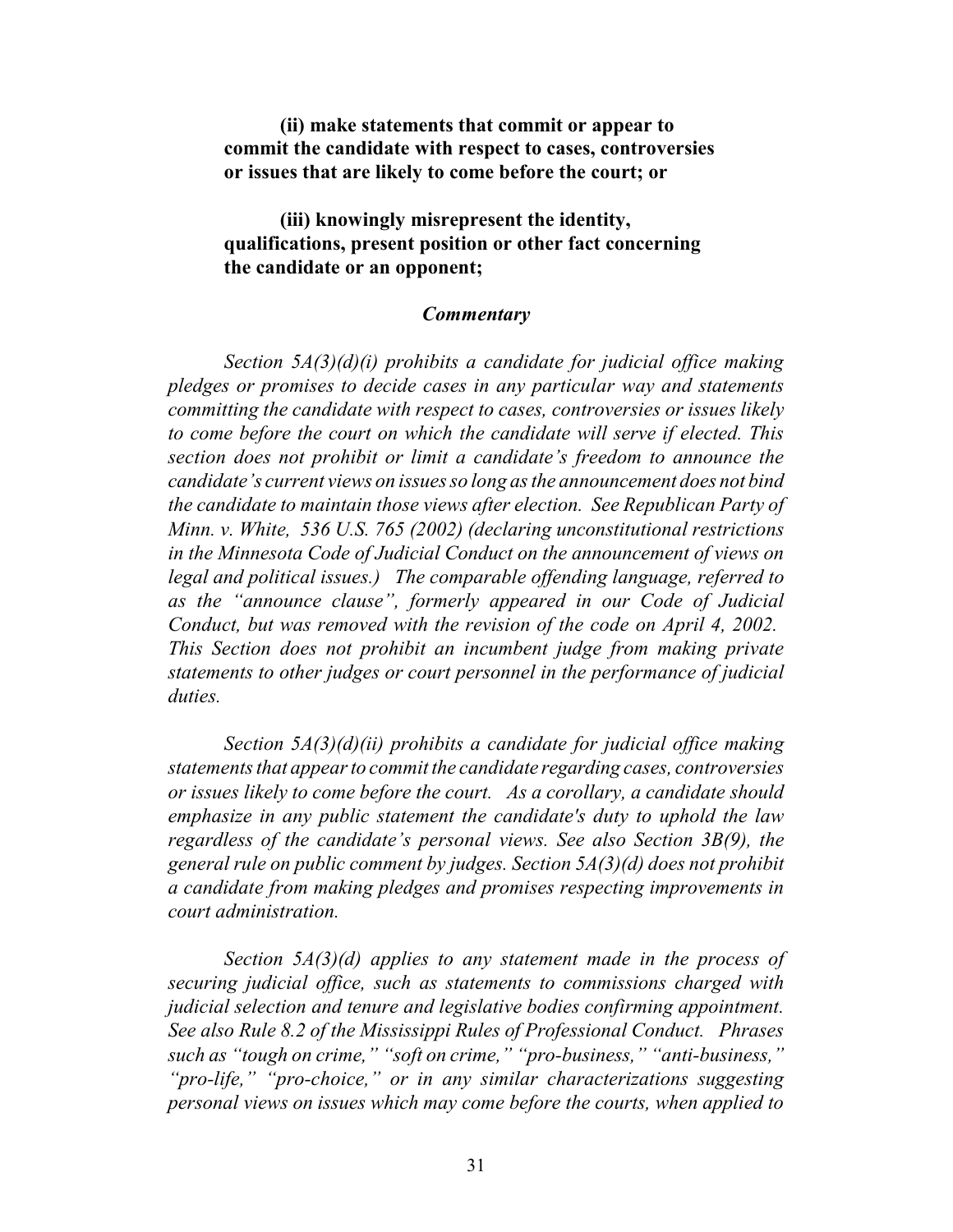*the candidate or an opponent, may be considered to be prohibited by Section 5A(3)(d) only when used in a context which contain a pledge or promise to decide cases in a particular manner.*

[Commentary amended effective February 26, 2004.]

**(e) may respond to personal attacks or attacks on the candidate's record as long as the response does not violate Section 5A(3)(d).**

**B. Candidates Seeking Appointment to Judicial or Other Governmental Office.**

**(1) Candidates for appointment to judicial office or judges seeking other governmental office shall not solicit or accept funds, personally or through a committee or otherwise, to support their candidacies.**

**(2) A candidate for appointment to judicial office or a judge seeking other governmental office shall not engage in any political activity to secure the appointment except that:** 

**(a) such persons may:** 

**(i) communicate with the appointing authority, including any selection or nominating commission or other agency designated to screen candidates;** 

**(ii) seek support or endorsement for the appointment from organizations that regularly make recommendations for reappointment or appointment to the office, and from individuals to the extent requested or required by those specified in Section 5B(2)(a); and** 

**(iii) provide to those specified in Sections 5B(2)(a)(i) and 5B(2)(a)(ii) information as to the candidate's qualifications for the office;**

**(b) a non-judge candidate for appointment to judicial office may, in addition, unless otherwise prohibited by law:** 

**(i) retain an office in a political organization,** 

**(ii) attend political gatherings, and**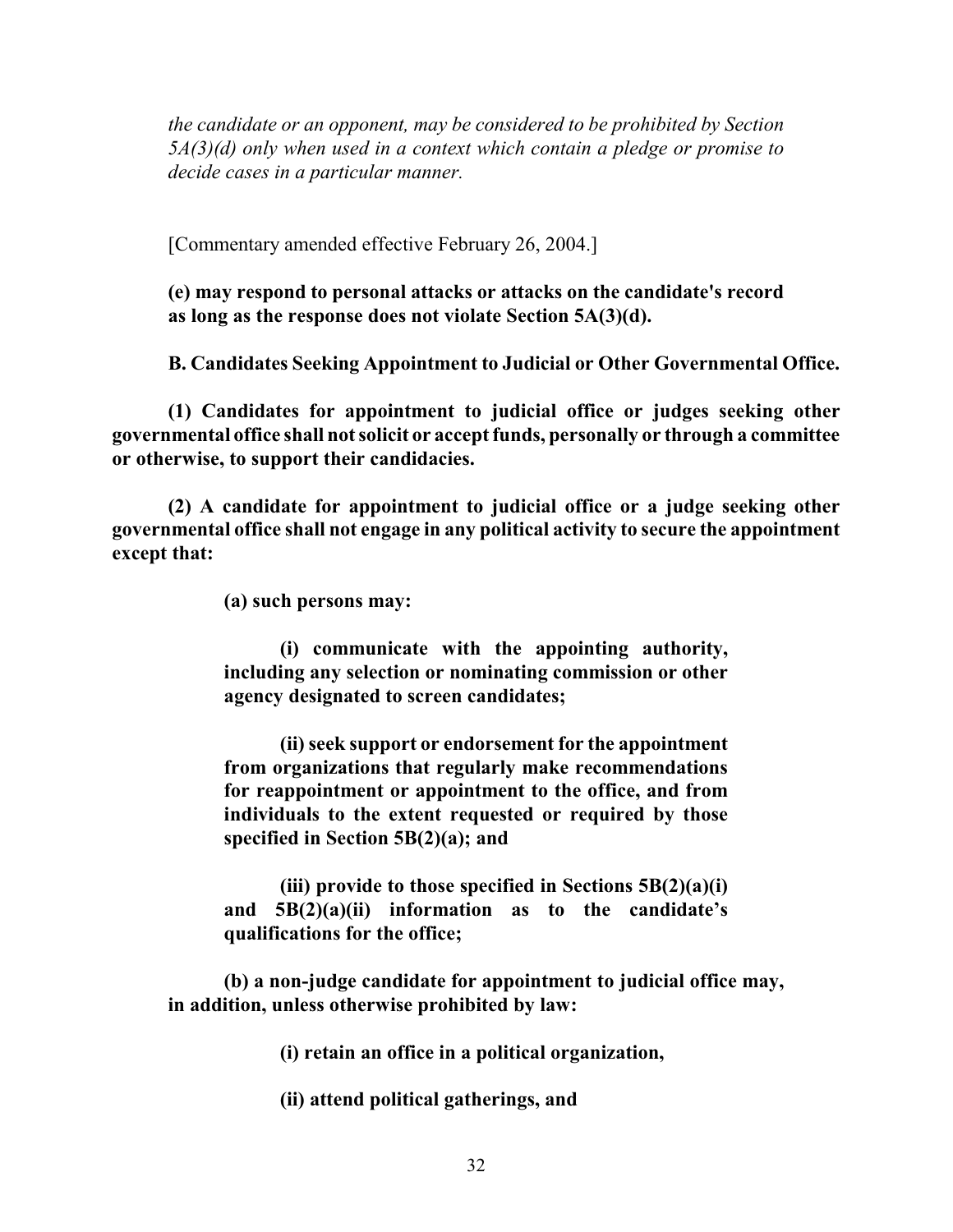**(iii) continue to pay ordinary assessments and ordinary contributions to a political organization or candidate and purchase tickets for political party dinners or other political functions.**

#### *Commentary*

*Section 5B(2) provides a limited exception to the restrictions imposed by Sections 5A(1) and 5D. Under Section 5B(2), candidates seeking reappointment to the same judicial office or appointment to another judicial office or other governmental office may apply for the appointment and seek appropriate support.*

*Although under Section 5B(2) non-judge candidates seeking appointment to judicial office are permitted during candidacy to retain office in a political organization, attend political gatherings and pay ordinary dues and assessments, they remain subject to other provisions of this Code during candidacy. See Sections 5B(1), 5B(2)(a), 5E and Application Section.*

### **C. Judges and Candidates Subject to Public Election.**

**(1) Judges holding an office filled by public election between competing candidates, or candidates for such office, may, only insofar as permitted by law, attend political gatherings, speak to such gatherings in their own behalf while candidates for election or re-election, identify themselves as members of political parties, and contribute to political parties or organizations.**

#### *Commentary*

*Section 5C recognizes the distinction between appropriate political activities by judges and candidates subject to non-partisan election and those subject to partisan elections. The language of Section 5C differs from that of corresponding provisions in the ABA Model Code, Sections C(1)(a)(ii) and (iii), in recognition of Mississippi's non-partisan elections for certain positions. Furthermore, Section 23-15-973 et seq., Miss. Code Ann. (1972) imposes restrictions on candidates and political organizations to assure the nonpartisan quality of judicial elections for Supreme Court, Court of Appeals, Chancery Court, Circuit Court and County Court justices and judges. Section 5C(1) permits judges subject to election at any time to be involved in limited political activity. Section 5D, applicable solely to incumbent judges, would otherwise bar this activity. Section 5C(1)(b)(iv) of the ABA Mode Code has not been incorporated. Attending or speaking at a political party gathering in the judge's own behalf while a candidate does not constitute alignments or affiliation with the party sponsoring the gathering.*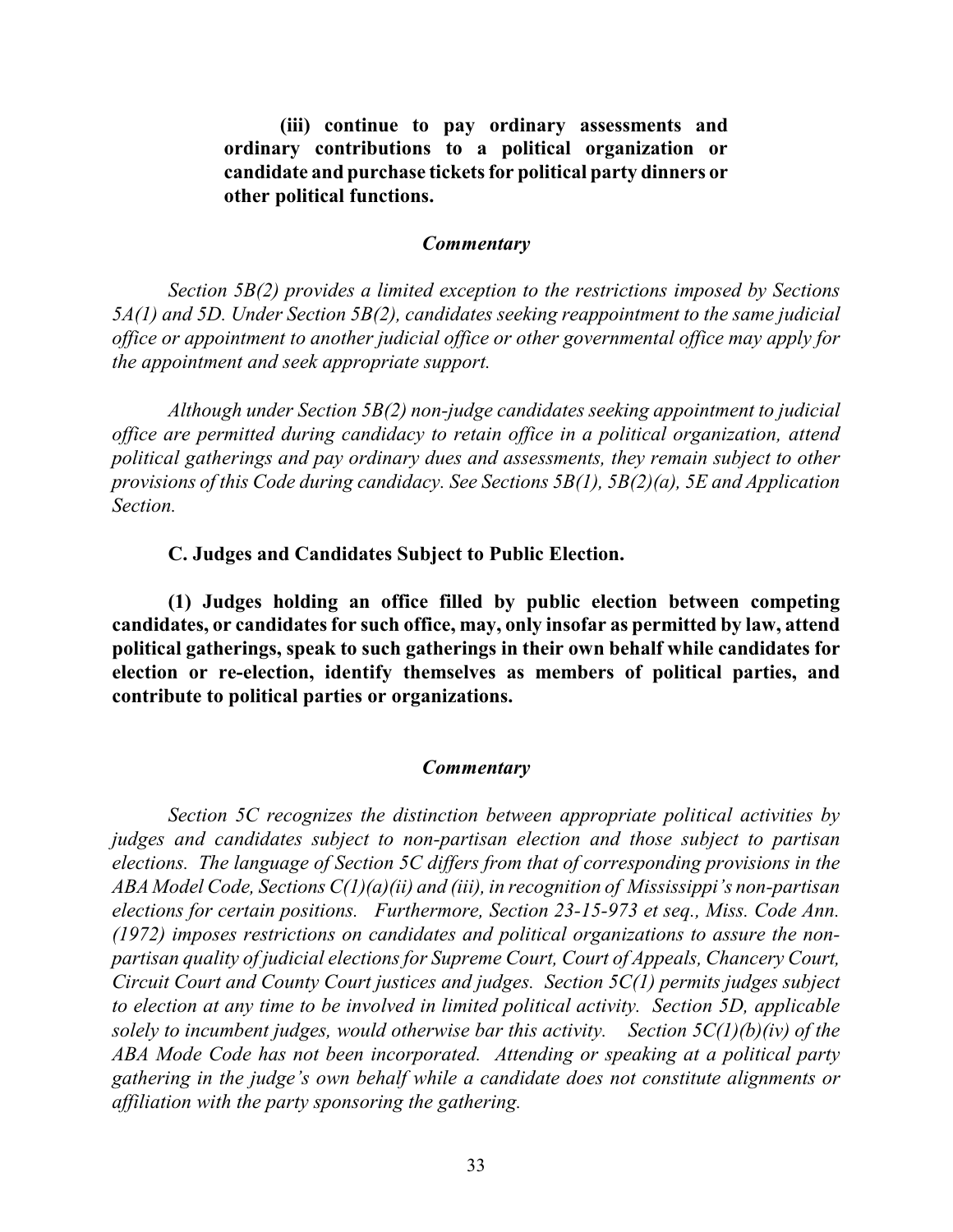**(2) A candidate shall not personally solicit or accept campaign contributions. A candidate may, however, establish committees of responsible persons to conduct campaigns for the candidate through media advertisements, brochures, mailings, candidate forums and other means not prohibited by law. Such committees may solicit andaccept reasonable campaign contributions, manage the expenditure offundsfor the candidate's campaign and obtain public statements of support for the candidacy. Such committees are not prohibited from soliciting and accepting reasonable campaign contributions from lawyers. A candidate's committees shall not solicit or accept contributions and public support for the candidate's campaign earlier than the date the candidate qualified as a candidate or later than 120 days after the last election in which the candidate participates during the election year. A candidate shall not use or permit the use of campaign contributions for the private benefit of the candidate or others.**

## *Commentary*

*There is legitimate concern about a judge's impartiality when parties whose interests may come before a judge, or the lawyers who represent such parties, are known to have made contributions to the election campaigns of judicial candidates. Section 5C(2) recognizes that in many jurisdictions judicial candidates must raise funds to support their candidacies for election to judicial office. It therefore permits a candidate, other than a candidate for appointment, to establish campaign committees to solicit and accept public support and financial contributions.Though not prohibited, campaign contributions of which a judge has knowledge, made by lawyers or others who appear before the judge, may, by virtue of their size or source, raise questions about a judge's impartiality and be cause for disqualification as provided under Section 3E.*

*Campaign committees established under Section 5C(2) should manage campaign finances responsibly, avoiding deficits that might necessitate post-election fund-raising, to the extent possible. Such committees must at all times comply with applicable statutory provisions governing their conduct.*

*Section 5C(2) does not prohibit a candidate from initiating an evaluation by a judicial selection commission or bar association, or, subject to the requirements of this Code, from responding to a request for information from any organization.*

**(3) Candidates shall instruct their campaign committees at the start of the campaign not to accept campaign contributions for any election that exceed those limitations placed on contributions by individuals, political action committees and corporations by law.**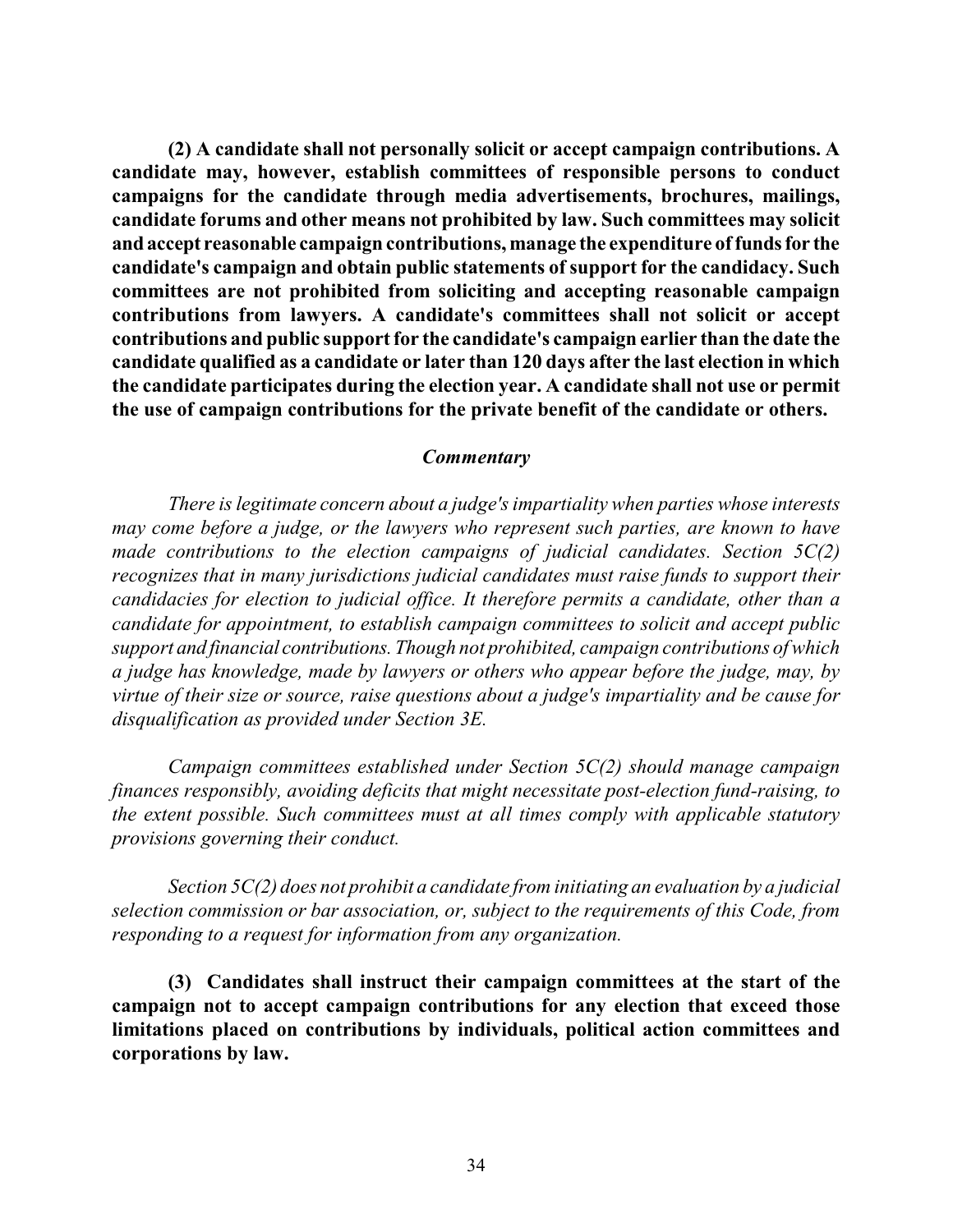### *Commentary*

*The ABA Model Code of Judicial Conduct is drafted for the insertion of specific limits on contributions for judicial campaigns. As adopted for Mississippi, this section simply makes referencesto limits established by the Legislature by statutes which limit contributions to \$5,000 in appellate court races, to \$2,500 in chancery, circuit or county court races, and generally limits corporate contributions to \$1,000. See Miss. Code Ann. § 23-15-1021 (2000 Supp.) (judicial races) and Miss. Code Ann. § 97-13-15 (1999 Supp.) (corporate contributions.)*

**(4) A candidate and the candidate's committee shall timely comply with all provisions of law requiring the disclosure and reporting of contributions, loans and extensions of credit.**

### *Commentary*

*Section 5C(4) of the ABA Model Code of Judicial Conduct which makes special provision for reporting campaign contributions is replaced by the foregoing Section 5C(4) which requires compliance with all provisions of law. See Miss. Code Ann. §§ 23-15-805 and 23-15-1023 (2000 Supp.*)

*The ABA Model Code includes a Section 5C(5) which approves, under some circumstances, a judicial candidate's name being listed on election materials along with the names of other candidates. This has not been incorporated in the revision of the Mississippi canons.*

# **D. Incumbent Judges. A judge shall not engage in any political activity except as authorized under any other Section of this Code, on behalf of measures to improve the law, the legal system or the administration of justice, or as expressly authorized by law.** *Commentary*

*Neither Section 5D nor any other section of the Code prohibits a judge in the exercise of administrative functions from engaging in planning and other official activities with members of the executive and legislative branches of government. With respect to a judge's activity on behalf of measures to improve the law, the legal system and the administration of justice, see Commentary to Section 4B and Section 4C(1) and its Commentary.*

*Sections 5A through 5D limit the participation of judges and candidates in political activities. Section 5D expressly prohibits judges from engaging "in any political activity" not expressly authorized by the Code of Judicial Conduct or by law. These provisions do not prohibit voting in party primaries and general elections, which is not "political activity" as the phrase is used in Canon 5. The statute governing non-partisan judicial elections, while*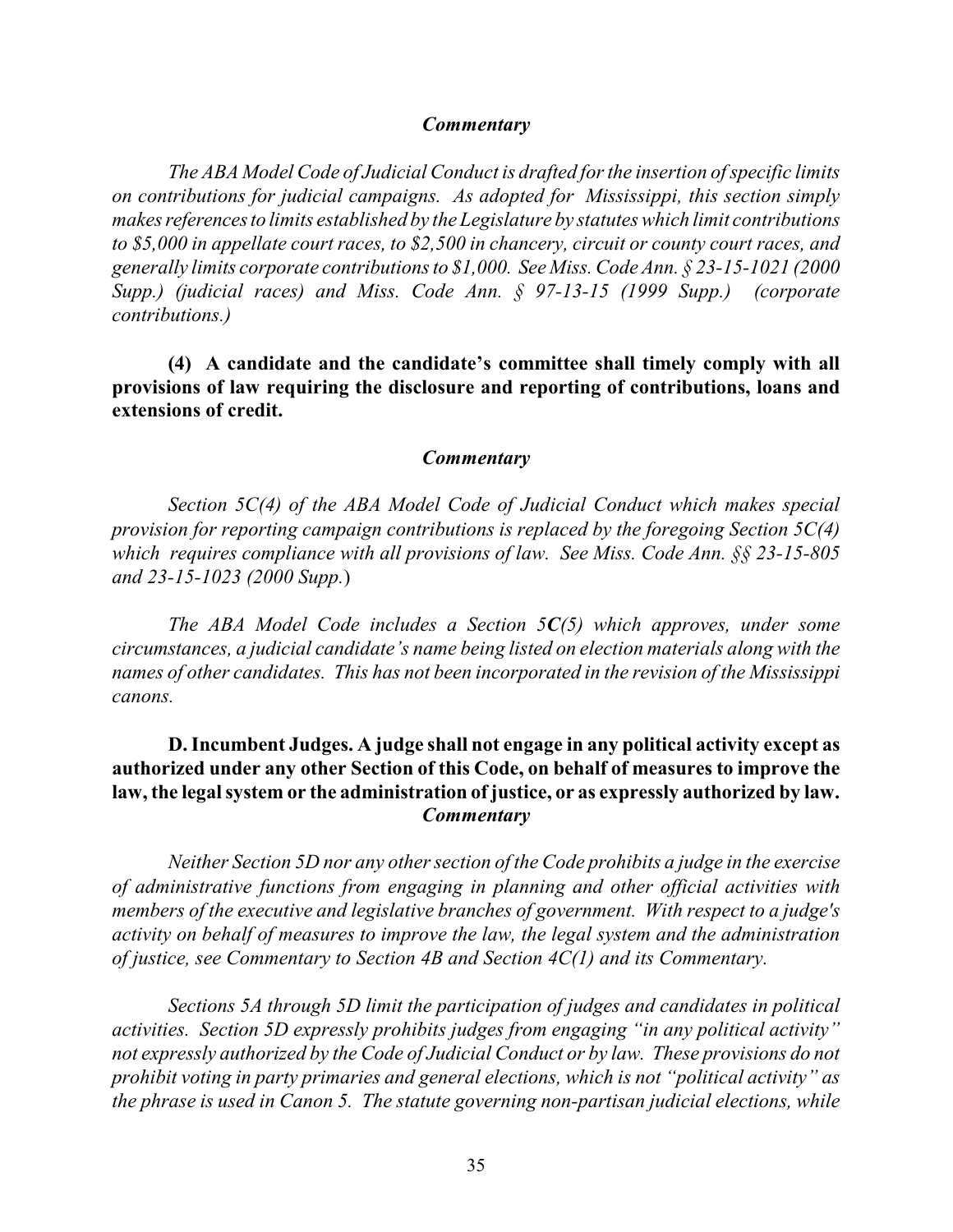*prohibiting candidates for judicial offices covered by the statute from campaigning or qualifying for the offices based on party affiliation, does not preclude the candidates from voting in party primaries. Miss. Code Ann. § 23-25-973 (Supp. 2000.)*

**E. Applicability. Canon 5 generally applies to all incumbent judges and judicial candidates. Successful candidates, whether or not incumbents, are subject to judicial discipline for their campaign conduct; unsuccessful candidates who are lawyers are subject to lawyer discipline for their campaign conduct. Lawyers who are candidates for judicial office are subject to Rule 8.2(b) of the Mississippi Rules of Professional Conduct. However, the provisions of Canon 5F below shall not apply to elections for the offices of justice court judge and municipal judge.**

**F. Special Committee--Proceedings and Authority.** 

**(1) Establishment. In every year in which an election is held for Supreme Court, Court of Appeals, chancery court, circuit court or county court judge in this state and at such other times as the Supreme Court may deem appropriate, a Special Committee on Judicial Election Campaign Intervention ("Special Committee") shall be created whose responsibility shall be to issue advisory opinions and to deal expeditiously with allegations of ethical misconduct in campaigns for judicial office. Each Special Committee shall be appointed no later than December 15 in the year prior to their service, and it shall continue in existence for ninety (90) days following such judicial elections or for so long thereafter as is necessary to consider matters submitted to it within such time.** 

**(2) Special CommitteeMembership. The committee shall consist of five (5) members. The Chief Justice of the Supreme Court; the senior justices of Supreme Court Districts 1, 2, and 3, excluding the Chief Justice; and the Chief Judge of the Court of Appeals, shall each appoint one member. All members shall be attorneys licensed to practice in the state. No person shall be appointed to serve as a member of a Special Committee for the year in which such person is a candidate for judicial office, or is connected to a candidate for judicial office by affinity or consanguinity. Members shall not publicly endorse judicial candidates or contribute funds to judicial campaign committees. Members are subject to the conflict of interest and recusal provisions set forth in the Code of Judicial Conduct. Should the Chief Justice of the Supreme Court expect to be a candidate for judicial office during the year for which a Special Committee is to be appointed the Chief Justice shall declare such expectation, and in such event, the appointment which otherwise would have been made by the Chief Justice shall be made by the next senior justice of the Supreme Court who is not otherwise charged with appointing authority under this**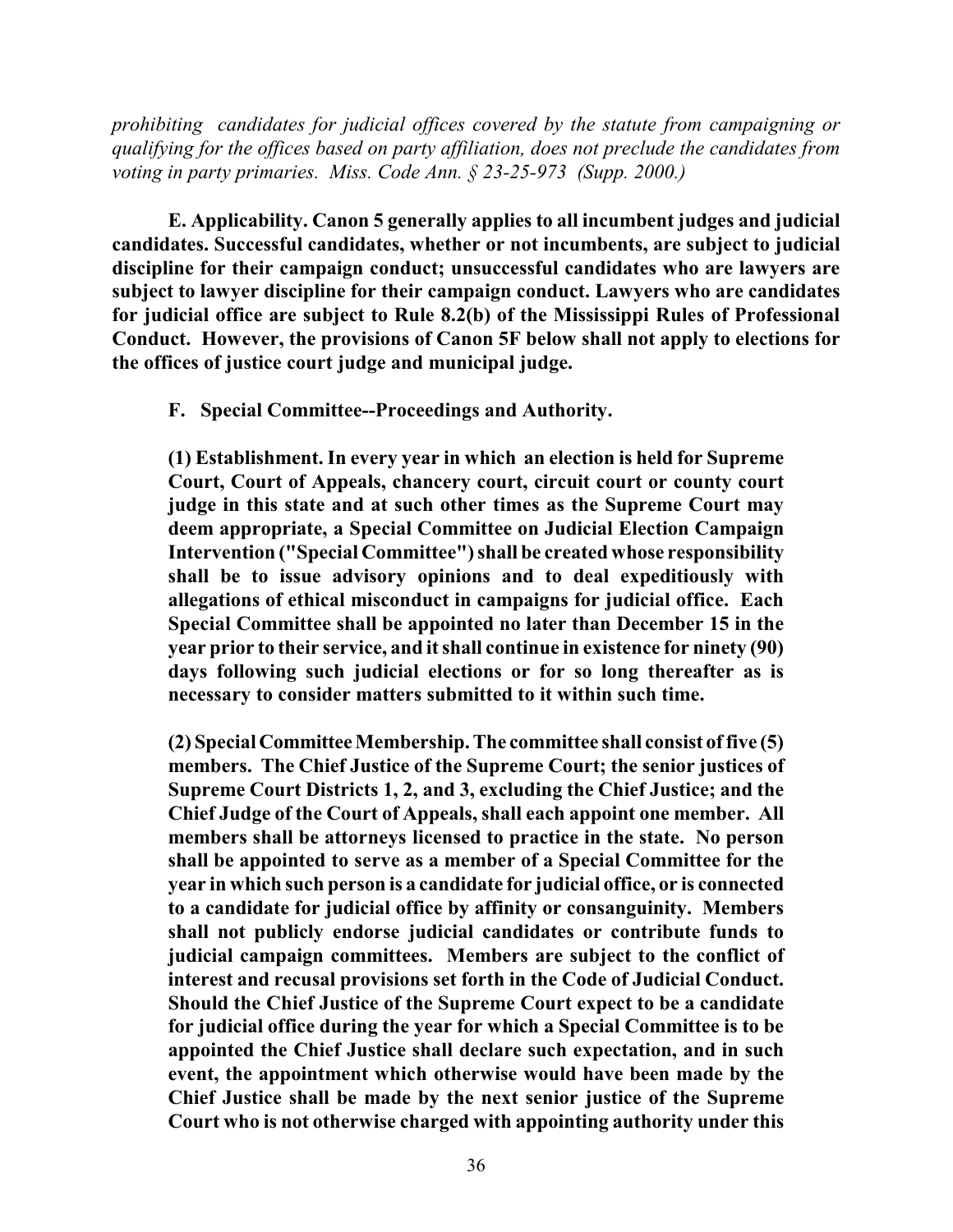**Canon and not seeking judicial office in such year. Should a senior justice of Supreme Court Districts 1, 2, or 3, excluding the Chief Justice, expect to be a candidate for judicial office during such a year, the next senior justice of the same Supreme Court District who is not otherwise charged with appointing authority and is not seeking judicial office shall make the appointment. Likewise, should the Chief Judge of the Court of Appeals expect to be a candidate for judicial office during such a year, the next senior judge of the Court of Appeals who is not seeking judicial office shall make the appointment**.

**(3) Quorum and Objective. Any action taken by the Special Committee shall require a majority vote. The Commission shall provide administrative support to the Special Committee. Should any appointing authority fail to make an appointment, three members shall constitute a sufficient number to conduct the business of the Special Committee.** 

**The objective of the Special Committee shall be to alleviate unethical and unfair campaign practices in judicial elections, and to that end, the Special Committee shall have the following authority:**

**(a) Notice of Candidacy. Within ten (10) days of the effective date of this rule or within the ten (10) days after formally announcing and/or officially qualifying for election or re-election to any judicial office in this state, whichever is later, all candidates, including incumbent judges, shall forward notice of such candidacy, together with an appropriate mailing address and telephone number and email address of the candidate and Committee chair, to the Commission on Judicial Performance.** 

**(b) Candidate Materials. Upon receipt of such notice, the Special Committee shall, through the Commission, make available electronically or cause to be distributed to all such candidates copies of the following: Canon 5 of the Code of Judicial Conduct; summaries of any previous opinions issued by the Special Committee, Special Committees organized for prior elections, or the Supreme Court of Mississippi, which relate in any way to campaign conduct and practices.**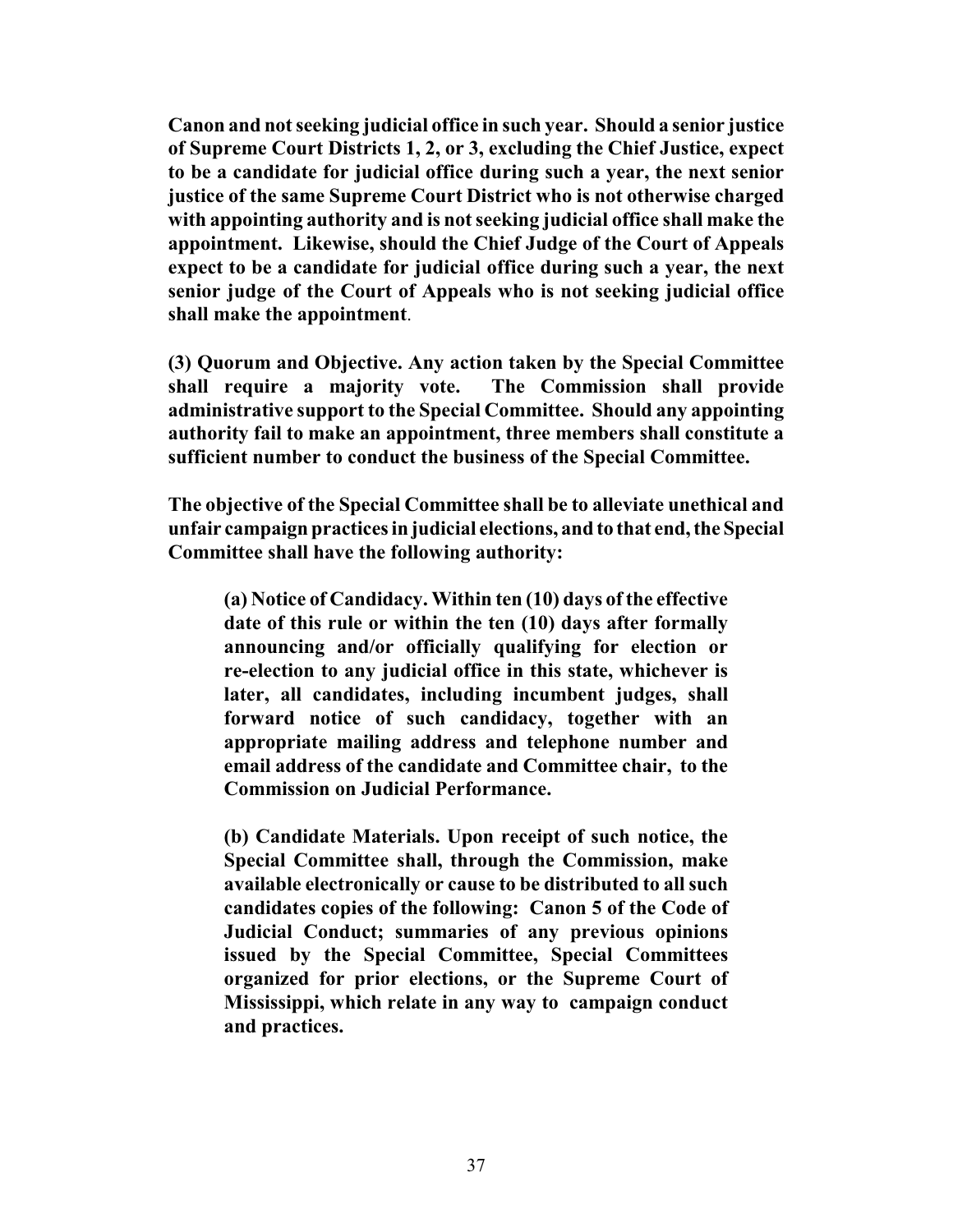**(c) Election Seminar. Persons who seek to have their name placed on the ballot as candidates for such judicial offices and the judicial candidates' election committee chairpersons, or the chairperson's designee, shall no later than 20 days after the qualifying date for candidates in the year in which they seek to run complete a two-hour course on campaign practices, finance, and ethics sponsored and approved by the Committee. Candidates without opposition are exempt from attending the course.** 

**(4) Opinions. In the event of a question relating to conduct during a judicial campaign, judicial candidates, their campaign organizations, and all independent persons, committees and organizations are encouraged to seek an opinion from the Special Committee before such conduct occurs.** 

**(a) Opinions as to the propriety of any act or conduct by a judicial candidate, a candidate's campaign organization or an independent person, committee or organization conducting activities which impact on the election and as to the construction or application of Canon 5 may be provided by the Special Committee upon request from any judicial candidate, campaignorganization or an independent person, committee or organization.** 

**(b) If the Special Committee finds the question of limited significance, it may provide an informal opinion to the questioner.** 

**(c) If the Special Committee finds the questions of sufficient general interest and importance, it may render a formal opinion, in which event it shall cause the opinion to be published in complete or synopsis form.** 

**(d) The Special Committee may issue formal opinions on its own motion under such circumstances, as it finds appropriate.** 

**(e) The Special Committee may decline to issue an opinion when a majority of the Special Committee members determine that it would be inadvisable to respond to the request and to have so confirmed in writing their reasoning to the person who requested the opinion.**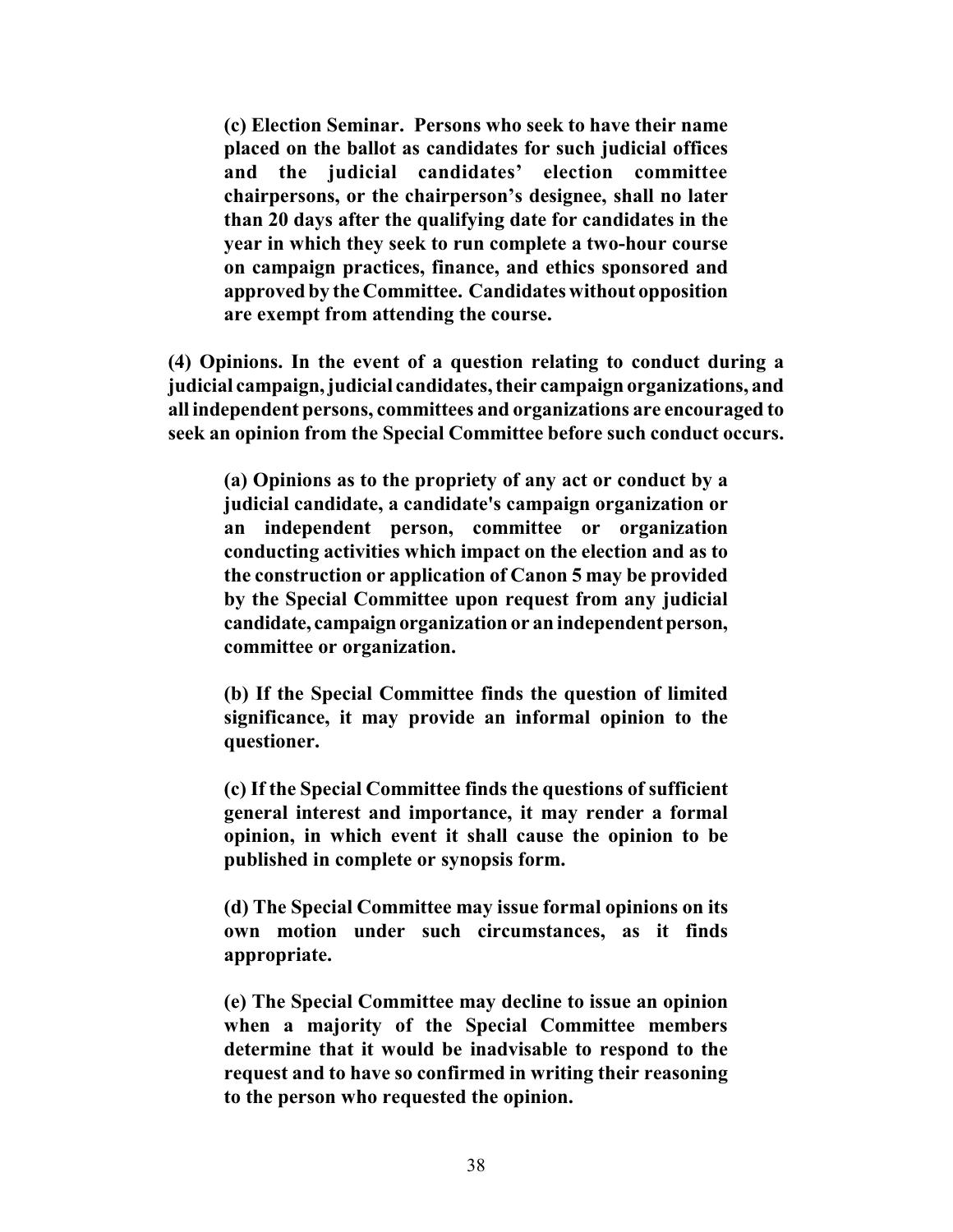**(f) All formal opinions of the Special Committee shall be filed with the Supreme Court and shall be a matter of public record except for the names of the persons involved, which shall be excised.** 

**(g) Both formal and informal opinions shall be advisory only; however,theCommissionon Judicial Performance, the Supreme Court and all other regulatory and enforcement authorities shall consider reliance by a judicial candidate upon the Special Committee opinion in any disciplinary or enforcement proceeding.** 

**(5) Notice and Authority. Upon receipt of a written allegation indicating a violation by a judicial candidate of any provision of Canon 5 during the course of a campaign for judicial office, or indicating actions by any person(s), committee(s) or organization(s) which are contrary to the limitations placed upon candidates by Canon 5, the Commissionstaffshall immediately forward a copy of the allegation by e-mail or U.S. mail to the Special Committee members and the judicial candidate, and the Special Committee shall:** 

**(a) in a manner which comports with due process, provide the candidate with a list of provisions he or she is accused of violating, and provide the candidate an opportunity to respond;**

**(b) seek, from the informing party and/or the subject of the information, such further information on the allegations as it deems necessary;** 

**(c) conduct such additional investigation as the Special Committee may deem necessary.** 

**(6) Action. The Special Committee may:**

**(a) determine whether the allegations warrant speedy intervention and, if so, immediately issue a confidential cease-and-desist request to the candidate and/or organization or independent committee or organization believed to be engaging in unethical and/or unfair campaign practices. If the Special Committee determines that the unethical and/or unfair campaign practice is of a serious and damaging nature, the Special Committee may, in its**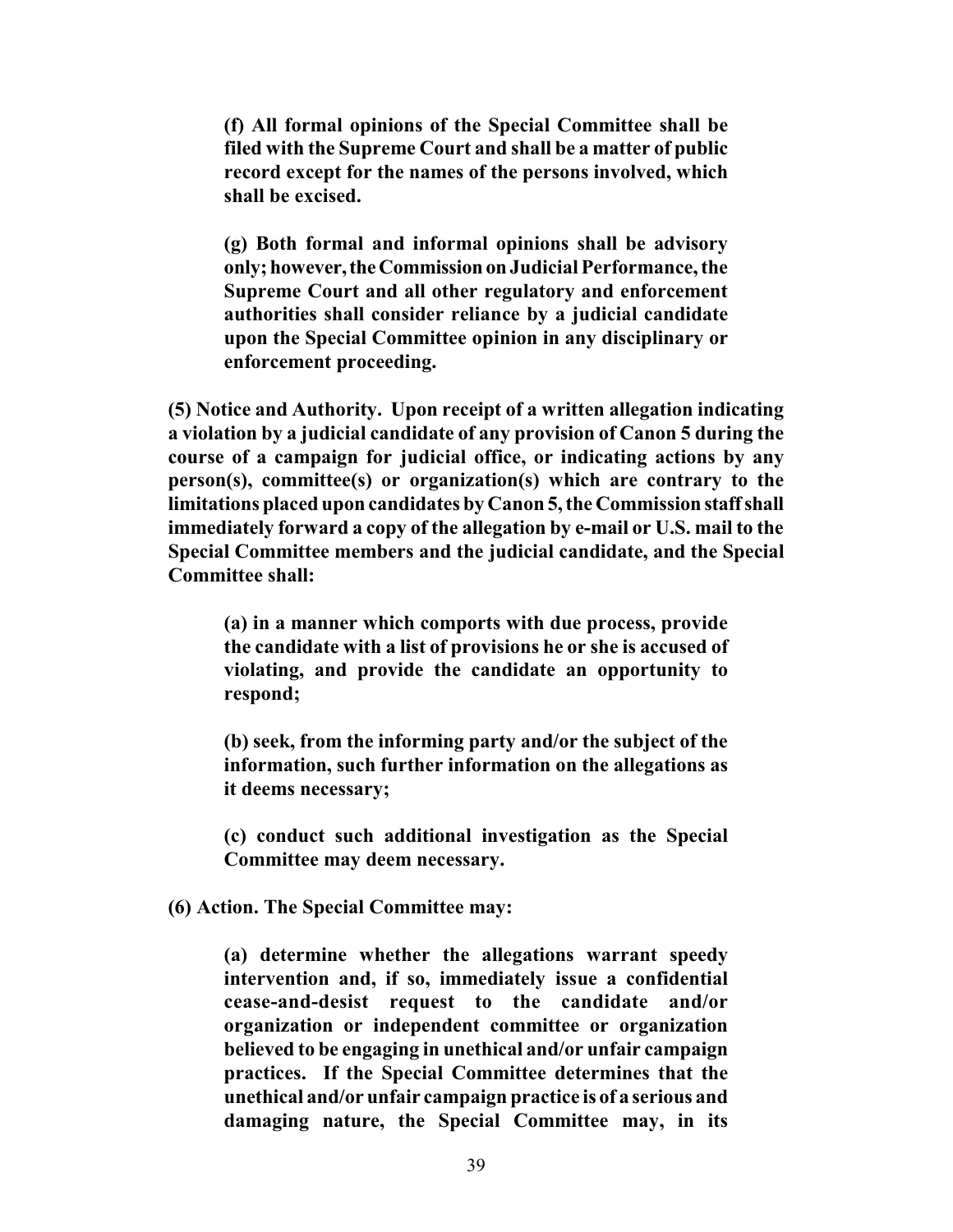**discretion, disregard the issuance of a cease-and-desist request and immediately take action authorized by the provisions of paragraph (6)(b)(i) and (ii), hereafter described. If the allegations of the complaint do not warrant intervention, the Special Committee shall dismiss the same and so notify the complaining party.**

**(b) If a cease-and-desist request is disregarded or if the unethical or unfair campaign practices otherwise continue, the Special Committee is further authorized:** 

> **(i) to immediately release to all appropriate media outlets, as well as the reporting party and the person and/or organization against whom the information is submitted, a public statement setting out the violations believed to exist, or, in the case of independent persons, committees or organizations, the actions by an independent person, committee or organization which are contrary to the limitations placed upon candidates by Canon 5. In the event that the violations or actions have continued after the imposition of the cease and desist request, the media release shall also include a statement that the candidate and/or organization or independent person, committee or organization has failed to honor the cease-and-desist request, and**

> **(ii) to refer the matter to the Commission on Judicial Performance or to any other appropriate regulatory or enforcement authority for such action as may be appropriate under the applicable rules.**

**(7) Informality and Timing. All proceedings under this Rule shall be informal and non-adversarial, and the Special Committee shall act on all requests within ten (10) days of receipt. In any event, the Special Committee shall act as soon as possible taking into consideration the exigencies of the circumstances and, as to requests received during the last ten (10) days of the campaign, shall act within thirty-six (36) hours.**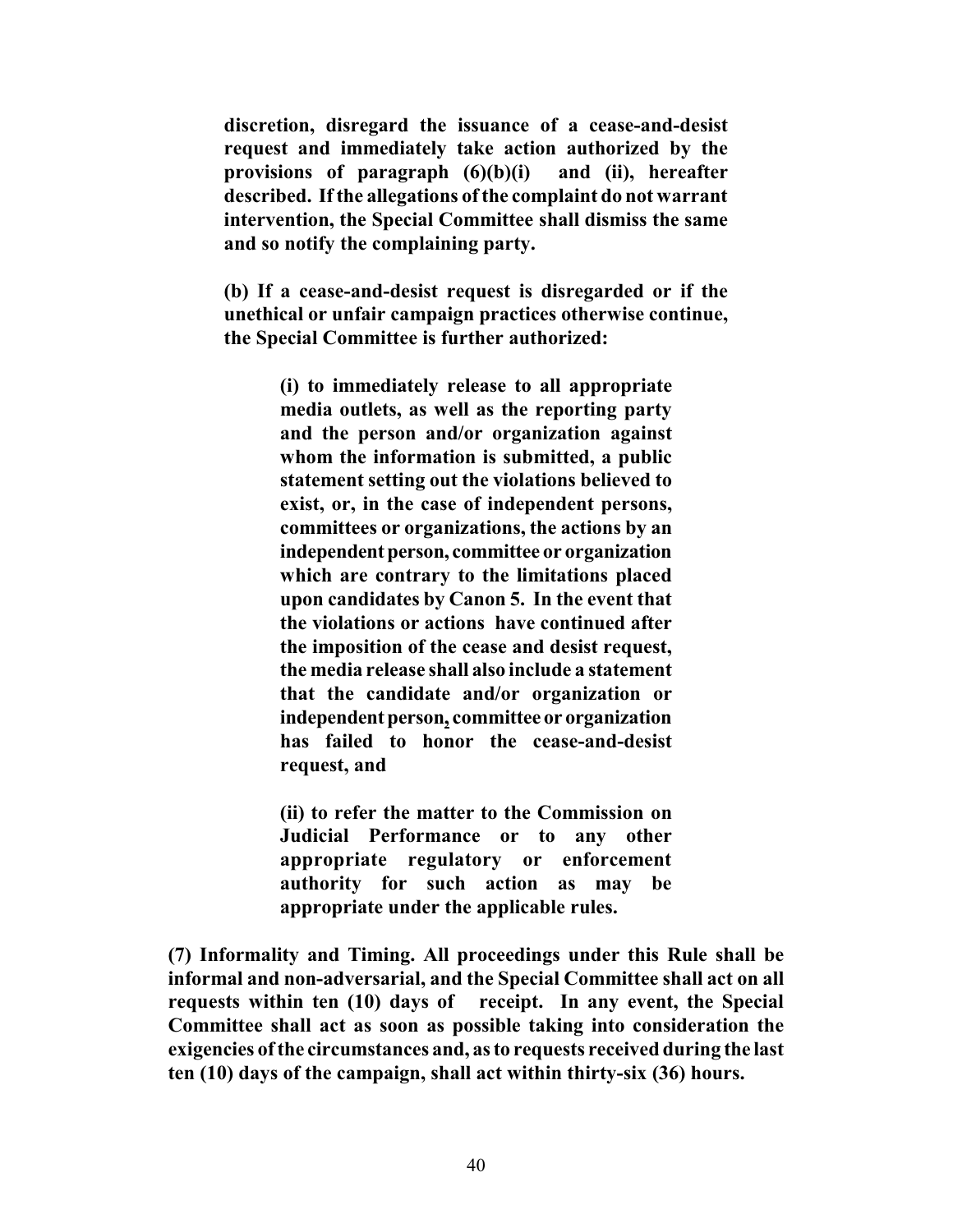**(8) Confidentiality. Except as herein specifically authorized, the proceedings of the Special Committee shall remain confidential, and in no event shall the Special Committee have the authority to institute disciplinary action against any candidate for judicial office, which power is specifically reserved to the Commission on Judicial Performance under applicable rules.**

**(9) Judicial Performance. The Committee shall after conclusion of the election distribute to the Commission on Judicial Performance copies of all information and all proceedings relating thereto.** 

**(10) Applicability. This Canon 5F shall apply to all candidates for judicial offices of the Supreme Court, Court of Appeals, chancery courts, circuit courts and county courts, be they incumbent judges or not, and campaign/solicitation committees of all such candidates.**

## *Commentary*

*Provision is made for the Special Committee to issue opinions to judicial candidates. Ordinarily, absent extraordinary circumstances or statutory authority to the contrary, when a judge or candidate, relying on the opinion of the Special Committee, acts in accordance with the opinion and the opinion is based on a full disclosure of facts and circumstances, the judge or candidate will not be subject to disciplinary or enforcement action or liability.*

## <span id="page-40-0"></span>**APPLICATION OF THE CODE OF JUDICIAL CONDUCT**

**A. Parties Affected. Anyone, whether or not a lawyer, who is an officer of a judicial system and who performs judicial functions, including an officer such as a magistrate, court commissioner,specialmaster or referee, is a judge within the meaning of this Code. All judges shall comply with this Code except as provided below.**

**B. Part-time Judge. A part time judge shall not be subject to the restrictions and limitations of Sections 4C, 4D(2), 4F, and 4G, except as regards practice in the court in which the part-time judge serves [prohibition on practice of law], and 4H(1).**

**C. Special Judge. A special judge shall not, except while serving as a judge, be subject to the restrictions and limitations of Sections 4A. A special judge shall not, at any time be subject to the restrictions and limitations of Sections, 4B, 4D, 4E, 4F, 4G, and 4H. A special judge, except while serving as a special judge or while a candidate for judicial office, shall not be subject to the restrictions of Canon 5.**

**D. Magistrates, court commissioners, special masters and referees shall not at any time be subject to the restrictions and limitations of Sections 4A, 4B, 4C(1), 4C(2)**